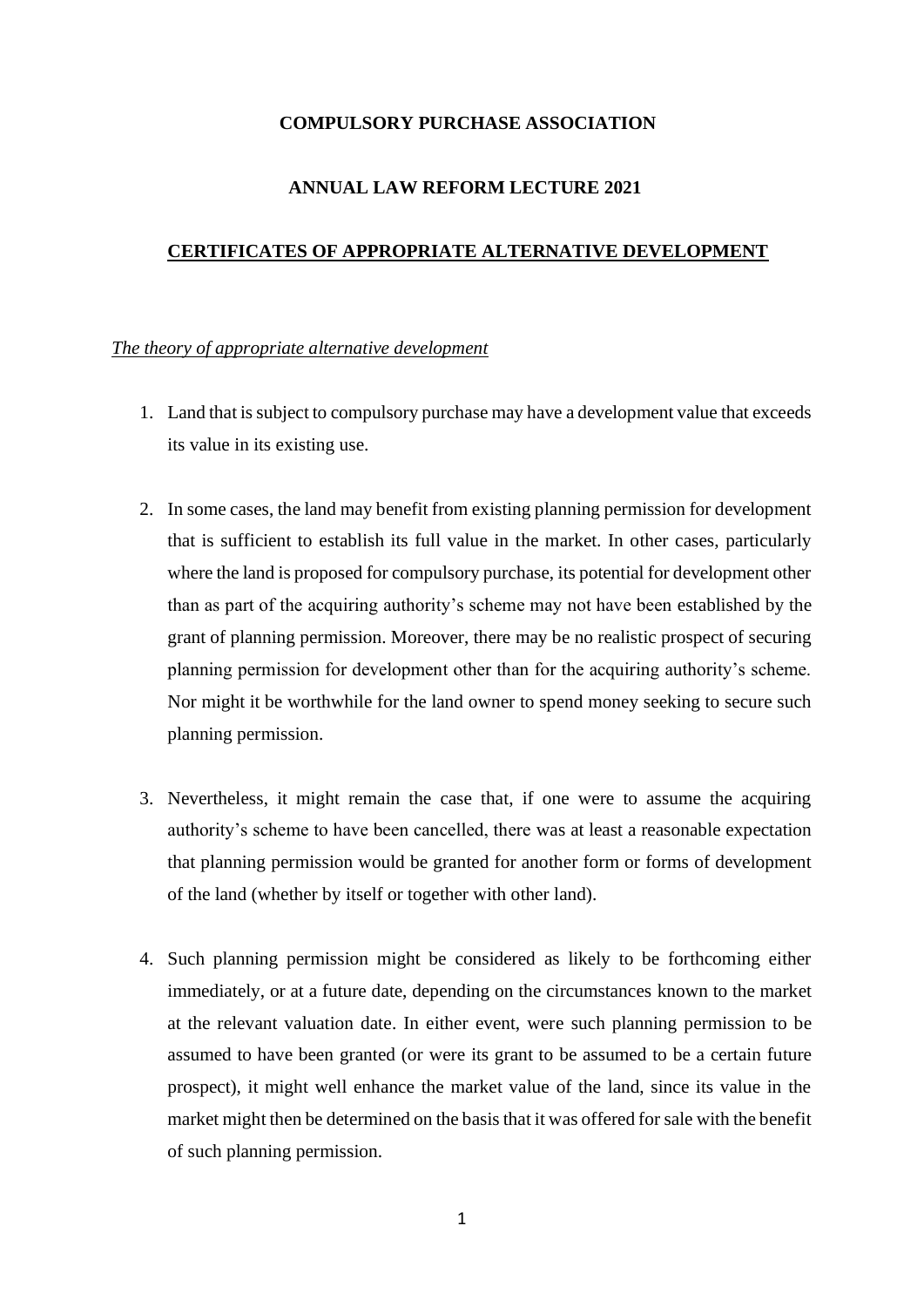5. Section 14 of the Land Compensation Act 1961 **["the 1961 Act"]** enacts statutory rules that allow such planning permission to be assumed, for the purposes of assessing the value of land in accordance with land compensation rule (2) in section 5 of that Act. Development of the kind that I have broadly characterised in paragraphs 3 and 4 above is defined in section 14(4) of the 1961 Act as "appropriate alternative development" –

> *"(4)(a) it is development, on the relevant land alone or on the relevant land together with other land, other than development for which planning permission is in force at the relevant valuation date, and*

> *(b) on the assumptions set out in subsection (5) but otherwise in the circumstances known to the market at the relevant valuation date, planning permission for the development could at that date reasonably have been expected to be granted on an application decided –*

*(i) on that date, or (ii) at a time after that date".*

- 6. The *"assumptions set out in subsection (5)"* are, essentially, that the acquiring authority's scheme of development had been cancelled on the date on which that authority gave public notice of seeking compulsory purchase powers in aid of the scheme; that no subsequent work had been done in support of that scheme; and that there was no prospect of the same scheme (or any other project designed to meet the same need) being pursued in future through the exercise of compulsory purchase powers.
- 7. Aside from that counterfactual, scheme cancellation assumption, the inquiry contemplated by section 14(4) of the 1961 Act, i.e. as to the present and future prospects of planning permission being granted for development of the land subject to compulsory purchase, is to be undertaken in the light of the actual, relevant facts and circumstances that are shown to have been market knowledge as at the relevant valuation date.
- 8. In any case in which, on the evidence, *"appropriate alternative development"* is established, the legal consequence is that stated in section 14(3) of the 1961 Act –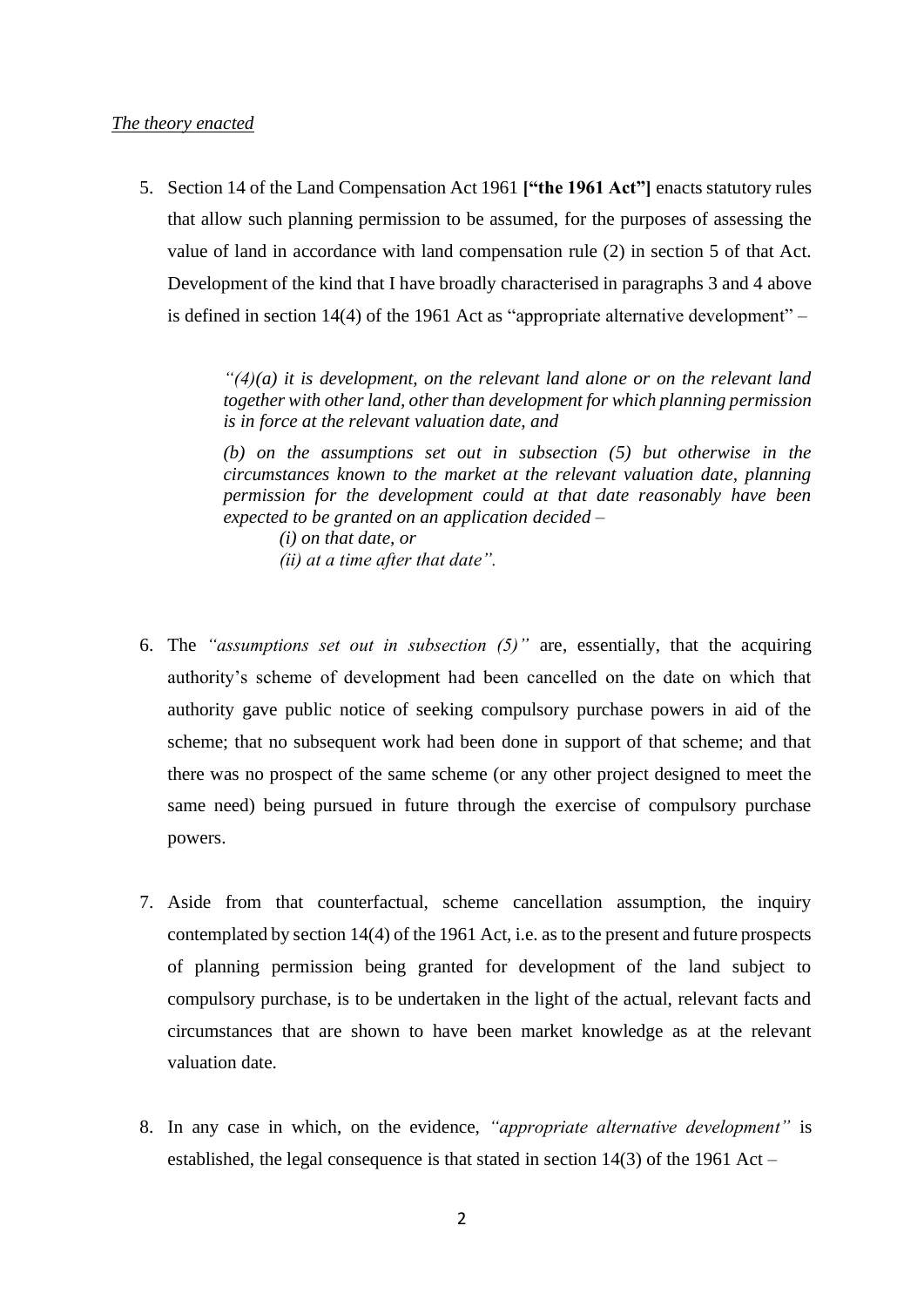*"(3) …. it may be assumed —*

*(a) that planning permission is in force at the relevant valuation date for any development that is appropriate alternative development to which subsection (4)(b)(i) applies, and*

*(b) that, in the case of any development that is appropriate alternative development to which subsection (4)(b)(ii) applies and subsection (4)(b)(i) does not apply, it is certain at the relevant valuation date that planning permission for that development will be granted at the later time at which at that date it could reasonably have been expected to be granted".*

9. In other words, the relevant land is to be valued in accordance with land compensation rule (2) on the assumption that it was offered to the market for sale at the relevant valuation date with the benefit of planning permission for any such development, or with the certainty of planning permission being forthcoming at a future date for any such development (as the case may be), in addition to any extant planning permission from which the land benefited as at the valuation date.

#### *Certifying appropriate alternative development*

- 10. In summary, a certificate of appropriate alternative development **["CAAD"]** provides a conclusive determination as to whether land subject to compulsory purchase is, or is not, to be valued as at the relevant valuation on the assumption that it had the benefit of planning permission for appropriate alternative development (or would certainly do so at a future date).
- 11. The statutory procedure for applications for CAADs, for their handling and determination, is set out in section 17 of the 1961 Act. At first instance, applications are made to and determined by the local planning authority within whose administrative area the land which the acquiring authority proposes to acquire is situated. Both the land owner(s) and the acquiring authority are entitled to apply for a CAAD (the *"parties directly concerned"* – section 22(1) of the 1961 Act). If either of those parties is dissatisfied with the CAAD issued by the local planning authority, they may appeal to the Upper Tribunal (Lands Chamber) **["the Upper Tribunal"]** under section 18(1) of the 1961 Act. Section 18 of the 1961 sets out the procedure for such appeals. There is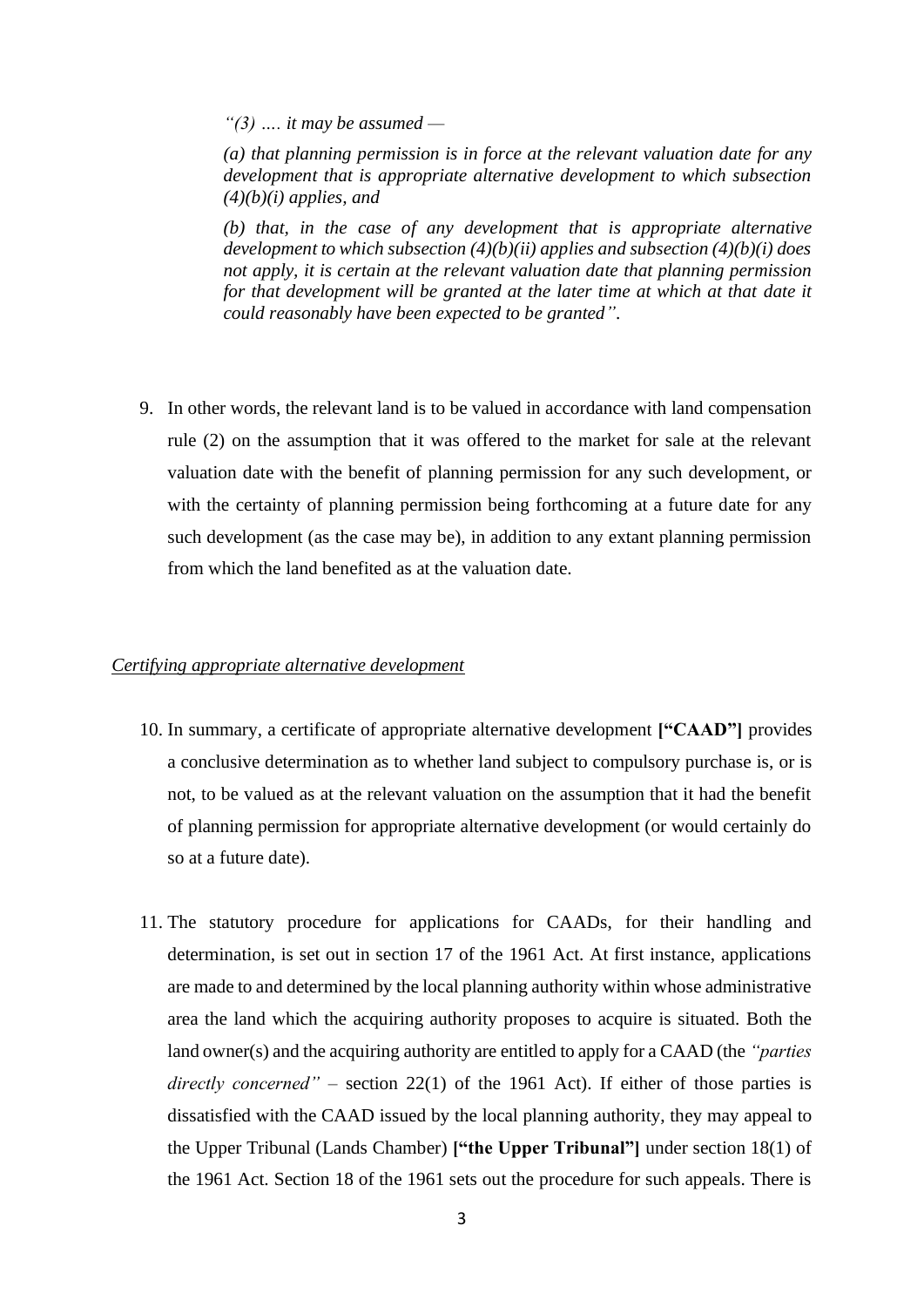also a right of appeal if the local planning authority fails to issue a CAAD within the period allowed for that purpose (i.e. within 2 months of receipt of the application – article 3(2) of the Land Compensation Development (England) Order 2012 **["the 2012 Order]).**

12. Section 18(2) of the 1961 Act requires the Upper Tribunal to consider an appeal against a CAAD issued by the local planning authority as if the application had been made to that Tribunal in the first instance. The Upper Tribunal is empowered, as it judges appropriate, to confirm the CAAD issued by the local planning authority, to vary its terms or to cancel it and issue a different certificate in its place.

#### *Positive and Nil Certificates*

- 13. Two forms of CAAD may be applied for under section 17(1) of the 1968 Act
	- (a) A certificate that, in the local planning authority's opinion, there is development that is appropriate alternative development within the meaning of section 14(3) of the 1961 Act in relation to the acquisition – a *"positive"* certificate.
	- (b) A certificate that, in the local planning authority's opinion, there is no such development – a *"nil"* or *"negative"* certificate.
- 14. An application for a CAAD must state the applicant's opinion as to which form of certificate is being sought. If a positive certificate, the applicant must also specif*y "each description of development"* that the applicant considers to be appropriate alternative development and the applicant's reasons for that opinion (section  $17(3)(a)(i)$  and  $(3)(b)$ of the 1961 Act).
- 15. Section 17(5) of the 1961 Act states the required content of a positive CAAD issued by a local planning authority –

*"17(5) If a certificate under this section contains a statement under subsection (1)(a) it must also –*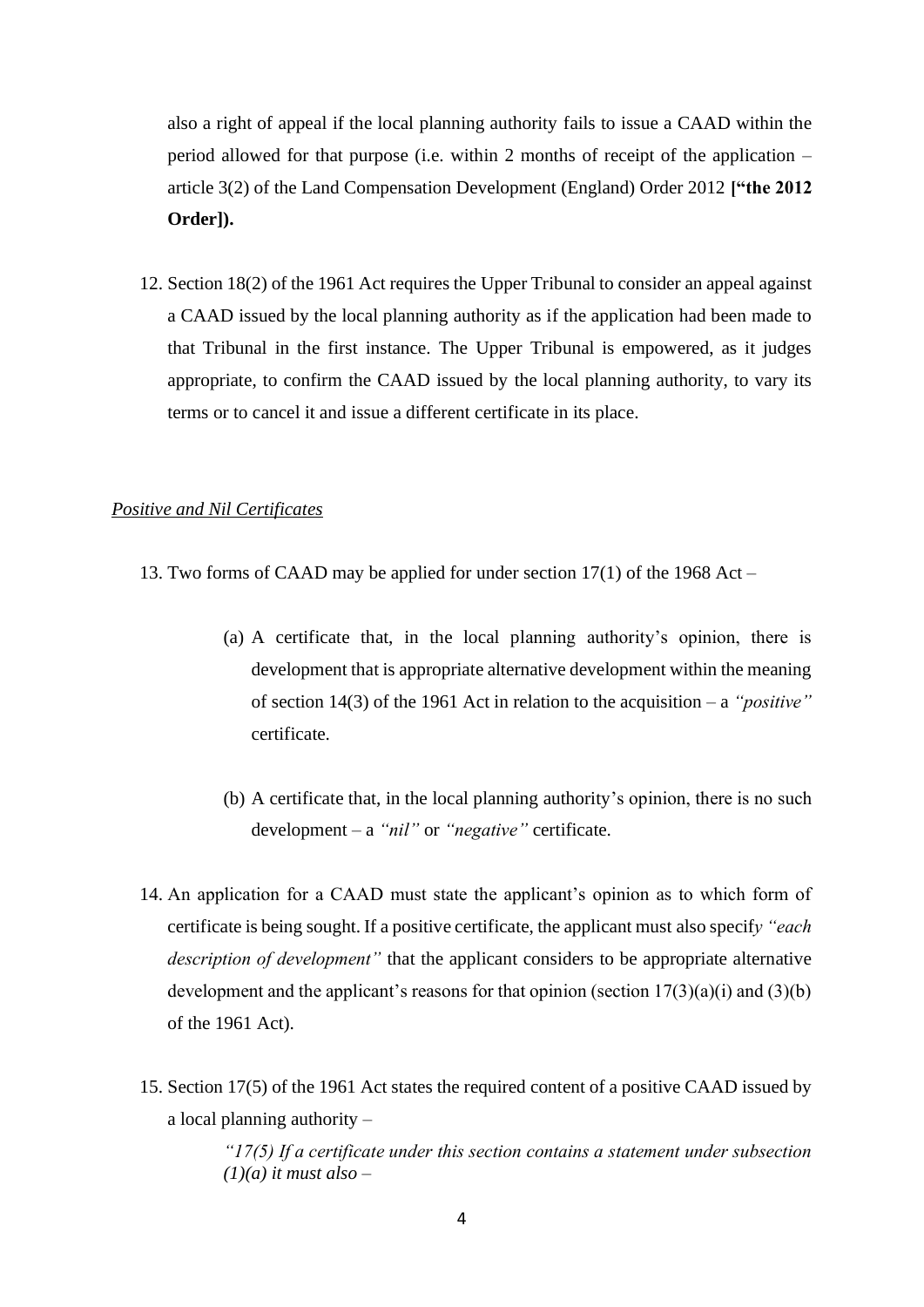*(a) identify every description of development (whether specified in the application or not) that in the local planning authority's opinion is, for the purposes of section 14, appropriate alternative development in relation to the acquisition concerned, and*

*(b) give a general indication—*

*(i) of any conditions to which planning permission for the development could reasonably have been expected to be subject,*

*(ii) of when the permission could reasonably have been expected to be granted if it is one that could reasonably have been expected to be granted only at a time after the relevant valuation date, and*

*(iii) of any pre-condition for granting the permission (for example, entry into an obligation) that could reasonably have been expected to have to be met".*

### *CAADs – legal effect*

16. The legal effect of a positive CAAD is stated in section 17(6) of the 1961 Act –

*"17(6) If a certificate under this section contains a statement under subsection*   $(1)(a)$  —

*(a) then, for the purposes of section 14, development is appropriate alternative development in relation to the acquisition concerned if, and only if, it is of a description identified in accordance with subsection (5)(a) in the certificate, and*

*(b) the matters indicated in accordance with subsection (5)(b) in the certificate are to be taken to apply in relation to the planning permission that under section 14(3) may be assumed to be in force for that development".*

17. The legal effect of a nil CAAD is stated in section 17(7) of the 1961 Act –

*"17(7) If a certificate under this section contains a statement under subsection (1)(b) then, for the purposes of section 14, there is no development that is appropriate alternative development in relation to the acquisition concerned".*

18. It will be seen that, in each case, the CAAD is conclusive as to the existence, extent, or absence of appropriate alternative development for the purposes of applying the planning assumption in section 14(3) of the 1961 Act.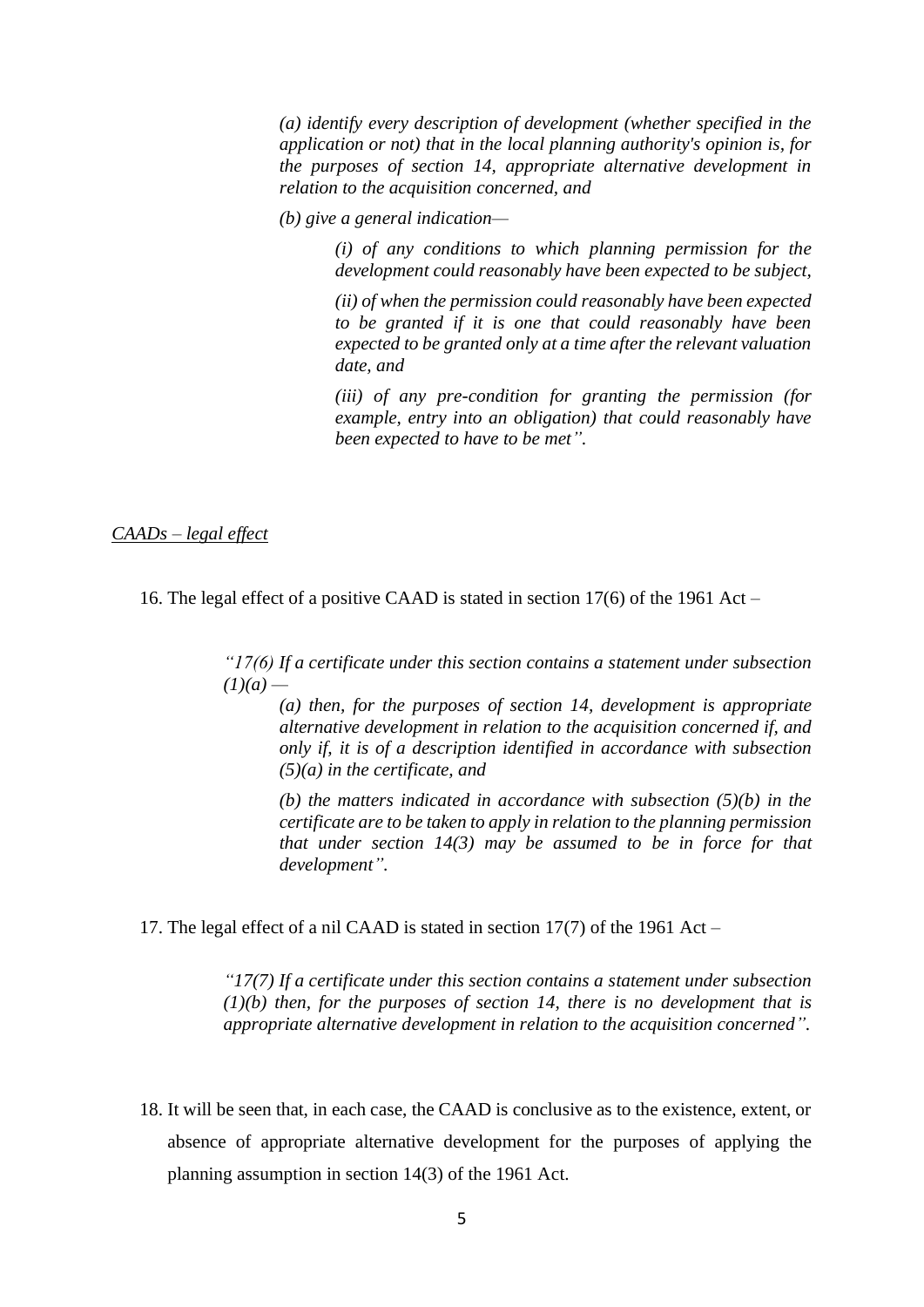#### *Applications for CAADs – form and supporting information*

- 19. Section 20 of the 1961 Act empowers the Secretary of State to make a development order for the purpose of regulating the manner in which CAAD applications and appeals made under sections 17 and 18 of the 1961 Act are to be made and dealt with.
- 20. Article 3(1) of the 2012 Order requires an application for a CAAD to be in writing, to include a plan or map sufficient to identify the land to which the application relates and to comply with the requirements of section 17(3) of the 1961 Act – see paragraph 14 above. Article 3(3) of the 2012 Order addresses the situation in which a local planning authority issues a CAAD otherwise than for the development described in the application or contrary to written representations made by either the land owner or the acquiring authority. In such a case, the local planning authority must state their reasons for issuing the CAAD and draw attention to the right of appeal under section 18 of the 1961 Act.
- 21. More detailed non-statutory guidance about the information that applicants should include in an application for a CAAD under section 17 of the 1961 Act is given in paragraph 271 of the Ministry of Housing, Communities and Local Government's Guidance on Compulsory Purchase Process and The Crichel Down Rules (2019). Paragraphs 12.1 to 12.7 of the Upper Tribunal (Lands Chamber) Practice Directions issued on 19 October 2020 give general directions on the prosecution of appeals under section 18 of the 1961 Act.

# *When does the right to apply for a CAAD arise?*

22. The right to make an application for a CAAD under section 17(1) of the 1961 Act arises on the occurrence of any of the events described in section  $22(2)$  of that Act; i.e. where an interest in land is "proposed to be acquired by an authority possessing compulsory purchase powers" –

*"22(2) For the purposes of sections seventeen to nineteen of this Act, an interest in land shall be taken to be an interest proposed to be acquired by an authority*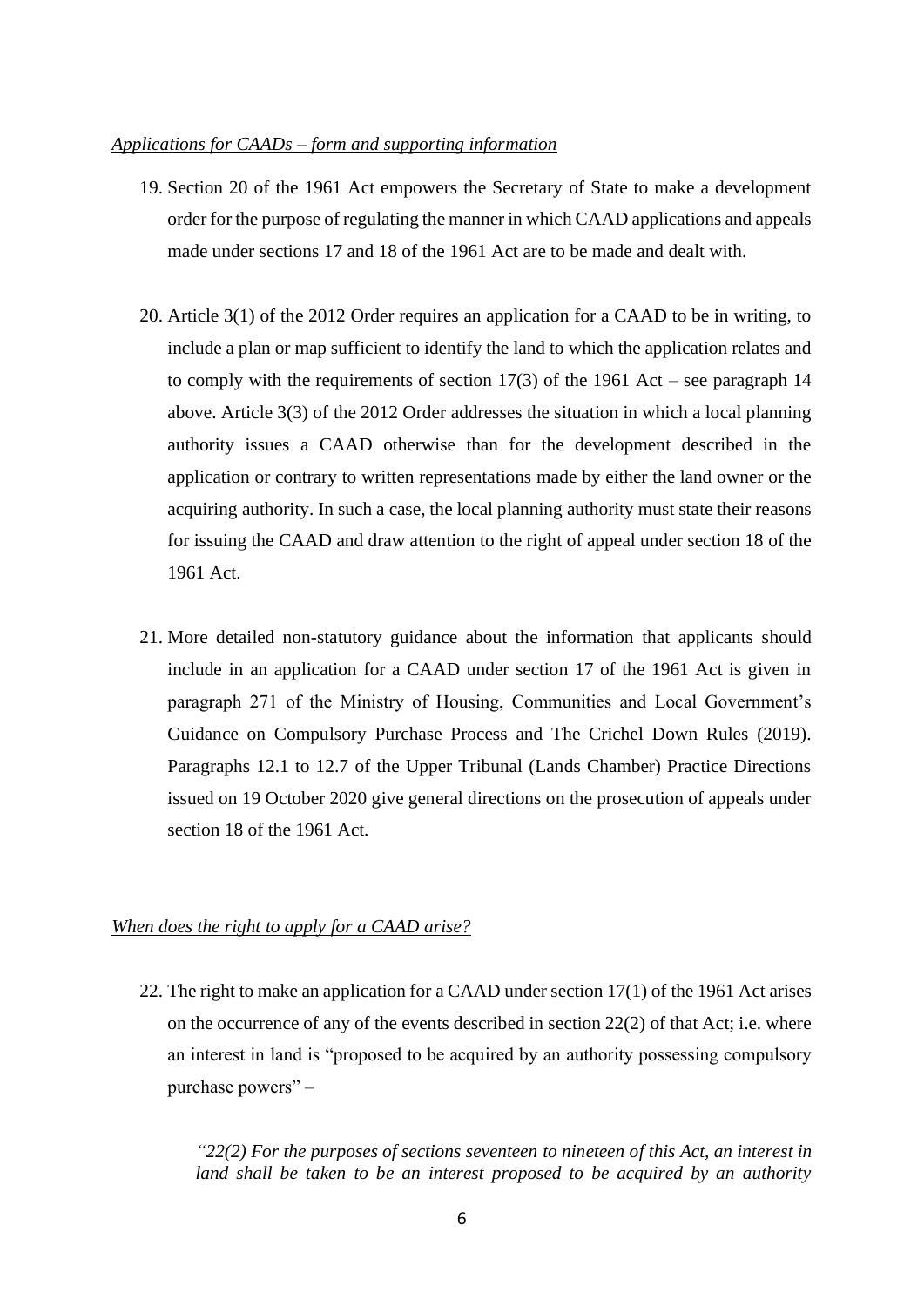*possessing compulsory purchase powers in the following (but no other) circumstances, that is to say—*

*(a) where, for the purposes of a compulsory acquisition by that authority of land consisting of or including land in which that interest subsists, a notice required to be published or served in connection with that acquisition, either by an Act or by any Standing Order of either House of Parliament relating to petitions for private bills, has been published or served in accordance with that Act or Order; or*

*(b) where a notice requiring the purchase of that interest has been served under any enactment, and in accordance with that enactment that authority are to be deemed to have served a notice to treat in respect of that interest; or*

*(c) where an offer in writing has been made by or on behalf of that authority to negotiate for the purchase of that interest".*

- 23. In summary, either the land owner or the acquiring authority may apply for a CAAD at any time after the date on which –
	- (a) The acquiring authority publishes its intention to seek compulsory purchase powers in relation to the land; or
	- (b) Notice to treat is deemed to have been served following a service of a blight notice or a purchase notice under Part 6 of the Town and Country Planning Act 1990; or
	- (c) The acquiring authority has made a written invitation to the land owner to treat for the purchase of the land by agreement.
- 24. However, where a notice to treat has been served or an agreement for sale has been made with the acquiring authority, and a reference has been made to the Upper Tribunal to determine the compensation payable, an application for a CAAD may not be made other than by consent of both parties or with the permission of the Upper Tribunal (section 17(2) of the 1961 Act). Paragraph 12.4 of the Upper Tribunal (Lands Chamber) Practice Directions states that the Upper Tribunal may consolidate a section 18 appeal with the compensation reference with which it is associated; and may direct that the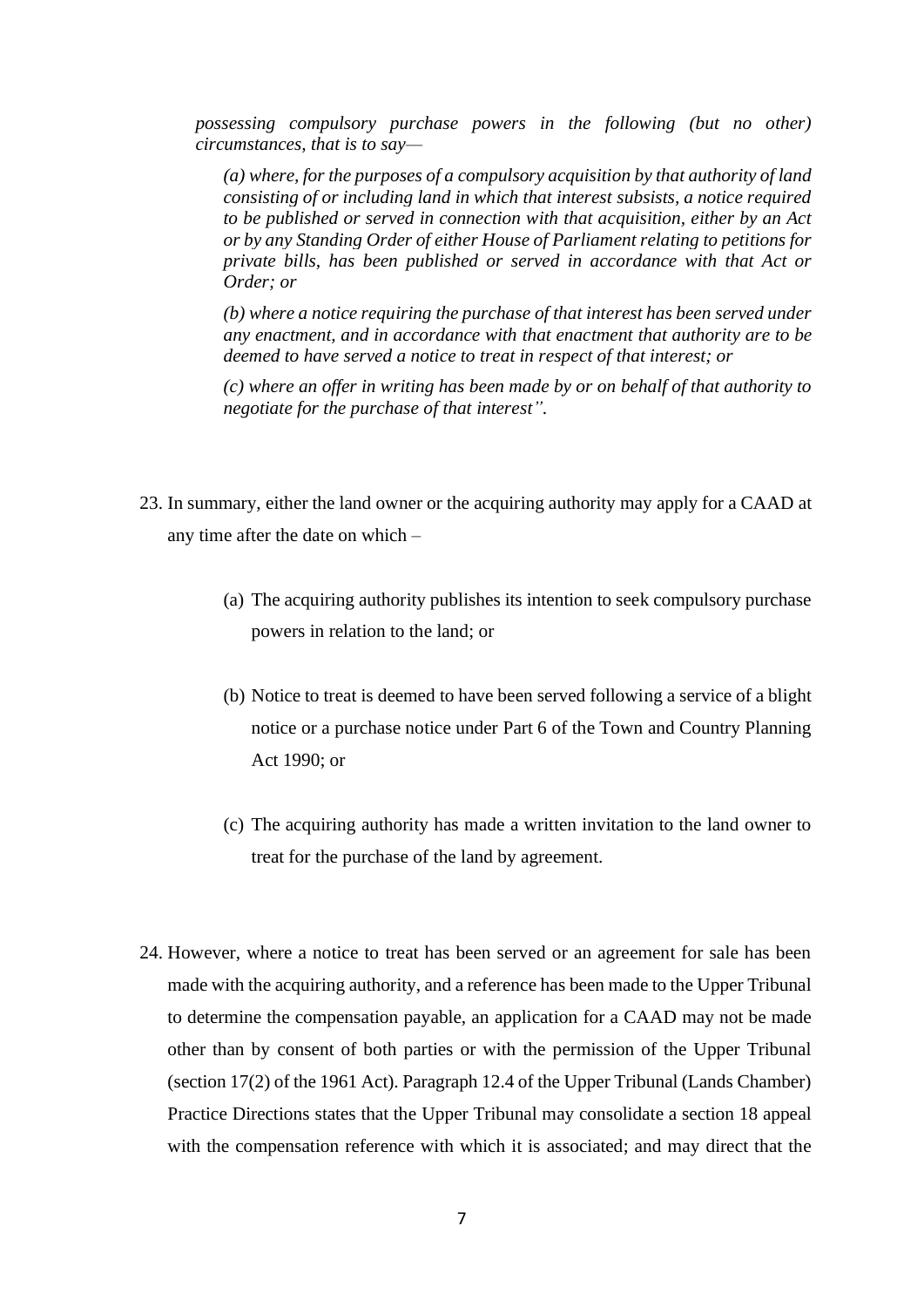section 18 appeal be determined as a preliminary issue. See, for example, *Pro Investments Ltd v Hounslow Borough Council* [2019] UKUT 0319 (LC).

#### *Expenses incurred in connection with a section 17 application*

25. Section 17(10) of the 1961 Act provides for any expenses reasonably incurred by the land owner in connection with the issue of a CAAD to be taken into account in assessing the compensation payable following compulsory acquisition. Such expenses also include those incurred in connection with an appeal under section 18 of the 1961 Act, in a case where *"any of the issues are determined in the person's favour"*.

#### *Interaction between sections 14 and 17 of the 1961 Act*

- 26. As will be clear from this analysis of sections 14, 17 and 18 of the 1961 Act, the owner of land that is subject to compulsory purchase is not obliged first to have applied for and secured the issue of a positive CAAD under section 17(6) of the 1961 Act, if he is to invoke the assumption in section 14(3) of that Act, *viz.* that his land is to be valued with the benefit of planning permission for appropriate alternative development.
- 27. On the contrary, the land owner and the acquiring authority are at liberty to reach agreement on the question whether the land should be valued with the benefit of assumed planning permission under section 14(3) of the 1961 Act. In the absence of such agreement, either party is entitled to seek the Upper Tribunal's resolution of that question, in the course of its determination of a compensation reference in respect of the land.
- 28. Nevertheless, it has long been accepted that the CAAD procedure can play a valuable role in avoiding or reducing uncertainty over the development potential of land that is subject to compulsory purchase; and thereby facilitate agreement of the compensation payable for that land (or failing that, narrow the differences between the parties that remain for resolution by the Upper Tribunal (or via a chosen ADR process).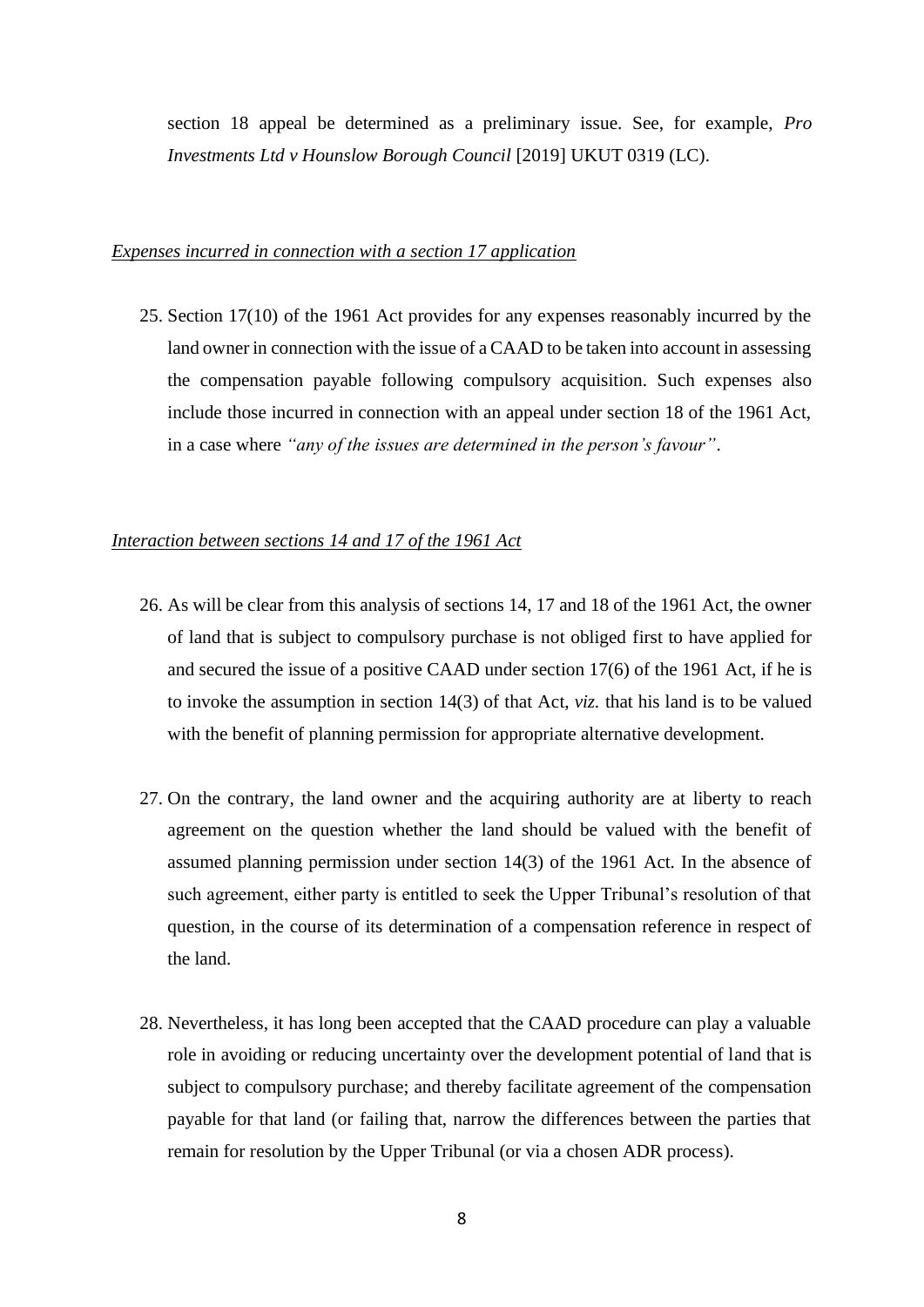29. Sections 17(2) and 22(2) of the 1961 Act indicate the underlying legislative intention that applications for a CAAD should be made early in the process of compulsory purchase (or acquisition by agreement). Paragraph 269 of the MHCLG Guidance encourages both land owners and acquiring authorities who propose to make application under section 17 of the 1961 Act to do so at an early stage, stating that it *"will assist compensation negotiations if an application is made as soon as possible"* and *"in some cases, acquiring authorities may find it convenient themselves to apply for a certificate as soon as they make a compulsory purchase order or make an offer to negotiate so that the position is clarified quickly"*.

#### *When is an application for a CAAD likely to be helpful?*

- 30. The 1961 Act does not itself seek to identify those kinds of case in which the CAAD procedure may be particularly appropriate with a view to facilitating the agreement or determination of compensation payable for compulsory purchase (i.e. in the alternative to simply invoking and applying sections 14(3)-(6) of the 1961 Act during the process of valuing the land under land compensation rule (2), for the purpose of deciding whether the land to be valued benefits from assumed planning permission for appropriate alternative development).
- 31. There is, however, guidance on that point in paragraph 268 of the MHCLG Guidance document, which gives examples of circumstances in which CAADs might be helpful. They are where –
	- (a) There is no adopted development plan covering the land to be acquired;
	- (b) The adopted development plan indicates a green belt or leaves the site without specific allocation;
	- (c) The site is allocated in the adopted development plan specifically for some public purpose, e.g. a new school or open space;
	- (d) The amount of development which would be allowed is uncertain;
	- (e) The extent and nature of planning obligations and conditions is uncertain.
- 32. Recent decisions of the Upper Tribunal on section 18 appeals provide some illustrations of such cases –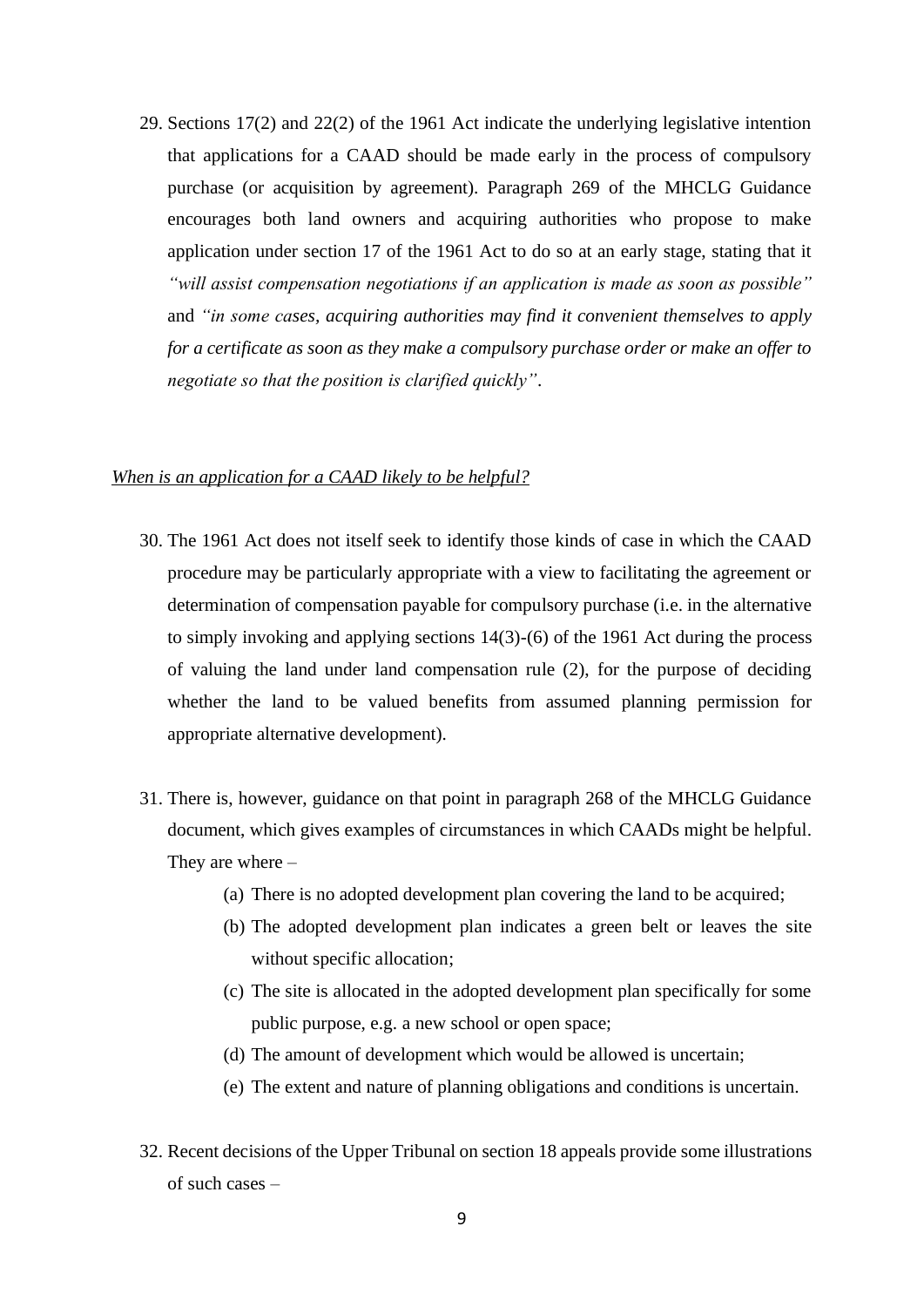- (1) *Leech Homes Ltd v Northumberland County Council* [2020] UKUT 0150 (LC), where the main issue was whether land compulsorily acquired for a new bypass road was within the green belt or was otherwise land to which green belt policies ought to be applied at the relevant valuation date.
- (2) *Pro Investments Ltd v Hounslow Borough Council* [2019] UKUT 0319 (LC), where the main issue was the amount of residential accommodation that could reasonably be accommodated on land compulsorily acquired for a community stadium and urban regeneration scheme, without unacceptable impacts on the setting of designated heritage assets in the surrounding area. The appeal also raised the question of the quantum of affordable housing that should be assumed to be required for the purposes of giving a general indication of conditions and planning obligations.
- (3) *Buckley v Cheshire East Borough Council* [2020] UKUT 0075 (LC), where the main issue was whether residential development would have been permitted on land compulsorily acquired for a link road on the ground that such development would constitute limited infill in a village.

## *The Law Commission's recommendations*

- 33. The statutory provisions considered above were introduced with effect from 6 April 2012 by virtue of section 232 of the Localism Act 2011. In large part, they follow the recommendations of the Law Commission in Part VIII of its Final Report "Towards a Compulsory Purchase Code: (1) Compensation" (No 286) published in December 2003.
- 34. In paragraph 8.25 of its report, the Law Commission commented as follows in relation to its recommended rule for identifying appropriate alternative development –

*"This rule…is intended to embody, in much shorter and simpler terms, the general philosophy of the 1961 Act: that the subject land should be valued with the benefit of any permission which would have been expected in the absence of compulsory purchase. We do not understand the principle to be controversial".*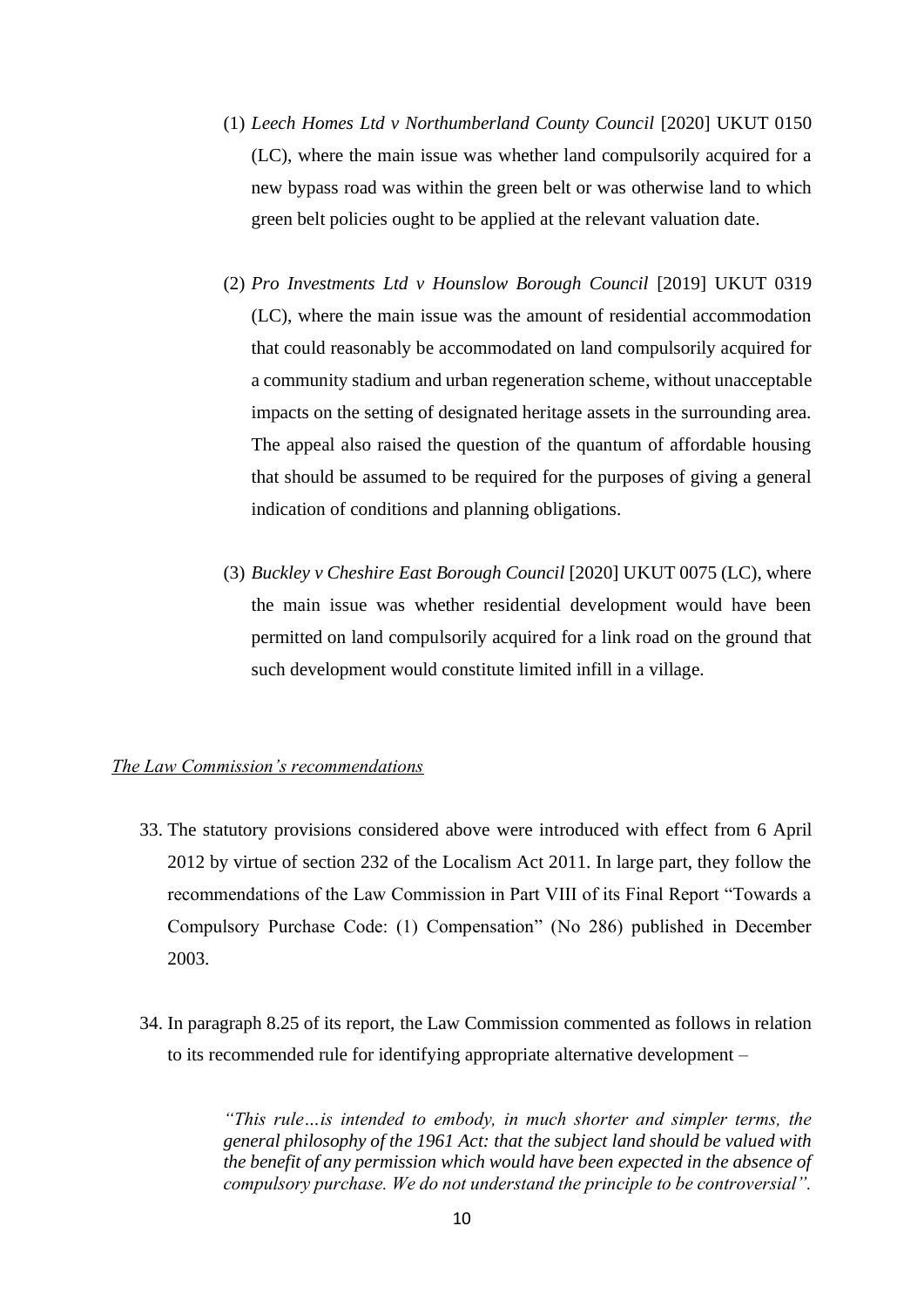- 35. Sections 14(3) to (6) of the 1961 Act essentially enact the Law Commission's proposals in respect of appropriate alternative development. I am not aware that those provisions have proved controversial to any significant degree in their practical application since 2012.
- 36. As regards the CAAD procedure, the Law Commission recommended that there be an express link between the issue and contents of a CAAD following the determination of a section 17 application or a section 18 appeal, and the planning assumptions for the purposes of a rule (2) valuation under section 14 of the 1961 Act (see paragraph 8.27 of the Law Commission's report). That express link is now provided by section 17(6) of the 1961 Act (for a positive CAAD) and section 17(7) of that Act (for a nil CAAD). The position following determination of a section 18 appeal is provided for by section 17(8) of the 1961 Act. Sections 17(6) to (8) also implement the Law Commission's recommendation (in paragraph 8.30 of its report) that both a positive and a nil CAAD should be conclusive as to the existence, extent, or absence of appropriate alternative development, for the purposes of applying the planning assumptions in section 14 of the 1961 Act. Again, none of these provisions appears to have proved controversial in practice (but see paragraph 67 below).
- 37. The principal change recommended by the Law Commission in respect of CAAD procedure was to substitute the Upper Tribunal in place of the Secretary of State as the appellate body for the purposes of section 18 of the 1961 Act. The rationale for that change was set out in paragraph 8.29 of the Law Commission's report –

*"8.29 We have concluded that the right of appeal in respect of the certificate should be to the Tribunal, not to the Secretary of State or any other administrative agency. Our reasons are explained in the previous Part. This will have the logical, and in our view desirable, consequence that the Tribunal is the ultimate arbiter on all matters relevant to the determination of compensation. We recognise, however, the advantages of the certificate procedure, as administered by planning authorities, in providing a flexible method of obtaining a ruling on the planning assumptions at an early stage, including local inquiries at the appeal stage. Our proposal is dependent on the Tribunal being able to develop equally flexible and economic procedures, if necessary in co-operation with the planning inspectorate. On the basis of our discussions with the Tribunal, and other responses, we have no reason to think*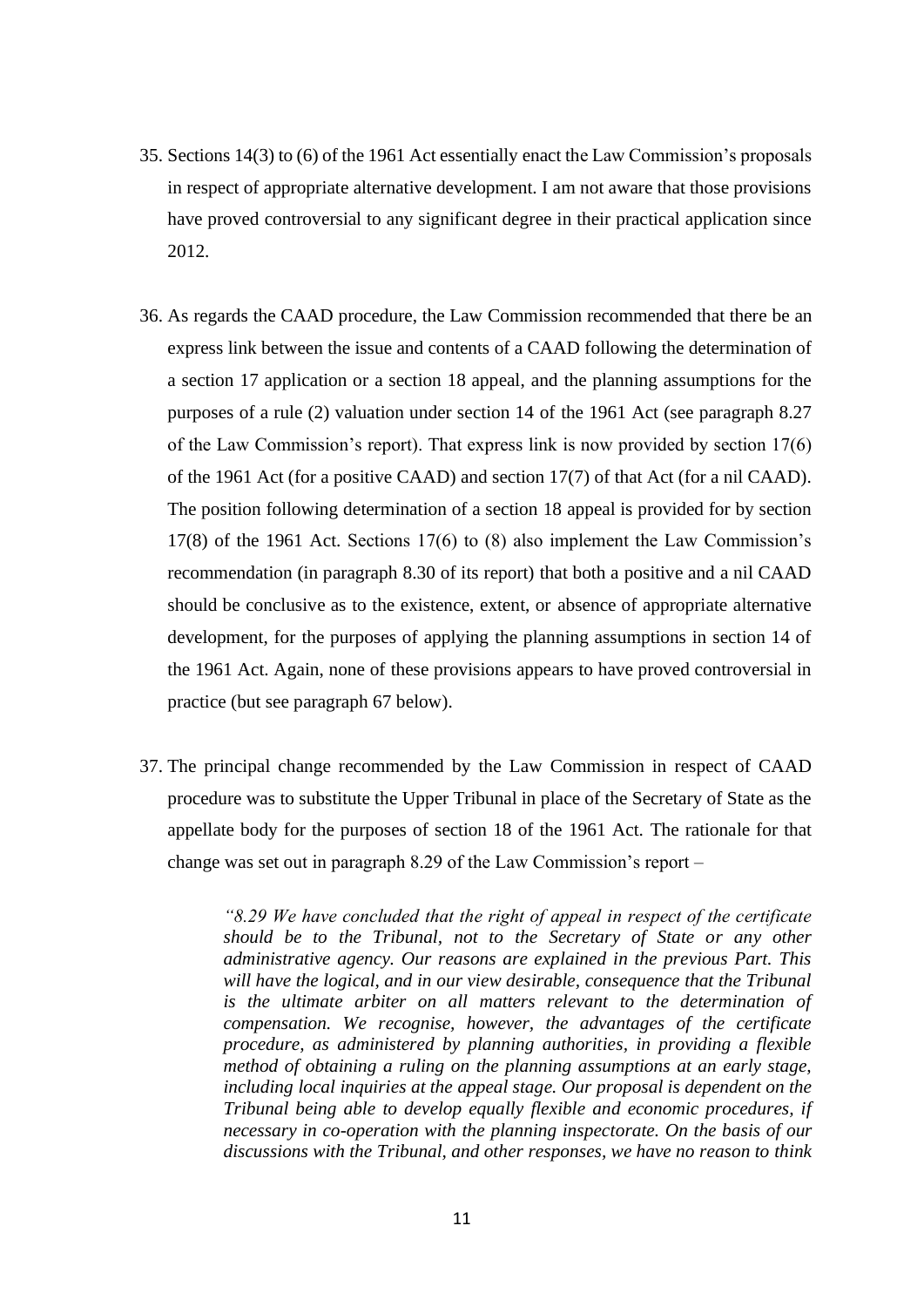*this will not be possible. We propose that the details should be covered by regulations".*

38. It will be seen that section 18 of the 1961 Act in its current form has responded in part to that recommendation. The Upper Tribunal has indeed replaced the Secretary of State as the appellate body responsible for determination of appeals against CAADs issued by local planning authorities under section 17 of the 1961 Act. However, Part 3 of the 1961 Act makes no provision for the involvement of the planning inspectorate in the statutory procedures for the determination of applications for CAADs, whether at the application stage under section 17, or on appeal under section of the 1961 Act.

#### *The Upper Tribunal's approach to discharging its appellate function*

- 39. In practice, in discharging its appellate function under section 18 of the 1961 Act, the Upper Tribunal has rightly focused on carrying out the factual inquiry required by virtue of section 14(4)(b) of the 1961 Act; *viz.* applying the scheme cancellation assumption, but otherwise have regard to the circumstances that, on the evidence, were known to the market at the relevant valuation date, what descriptions of development (if any) could reasonably have expected to be granted planning permission on an application decided on that date or at a future date.
- 40. The Upper Tribunal is required to make that determination on the balance of probabilities in the light of all the evidence: see *Porter v Secretary of State* [1996] 3 All ER 693, 703-704. The Upper Tribunal has continued to follow the approach established in earlier cases such as *Essex Showground Group Ltd v Essex County Council* [2006] RVR 336 at [25] and *Urban Edge Group Ltd v London Underground Ltd* [ 2009] UKUT 103 at [49]-[50]. In those cases, the Upper Tribunal decided that the proper approach in applying the pre-2012 version of the statutory planning assumptions was for it to determine what a reasonable local planning authority would have decided in the circumstances to be assumed at the valuation date (rather than to seek to understand what the actual local planning authority for the area within which the land was situated would have decided).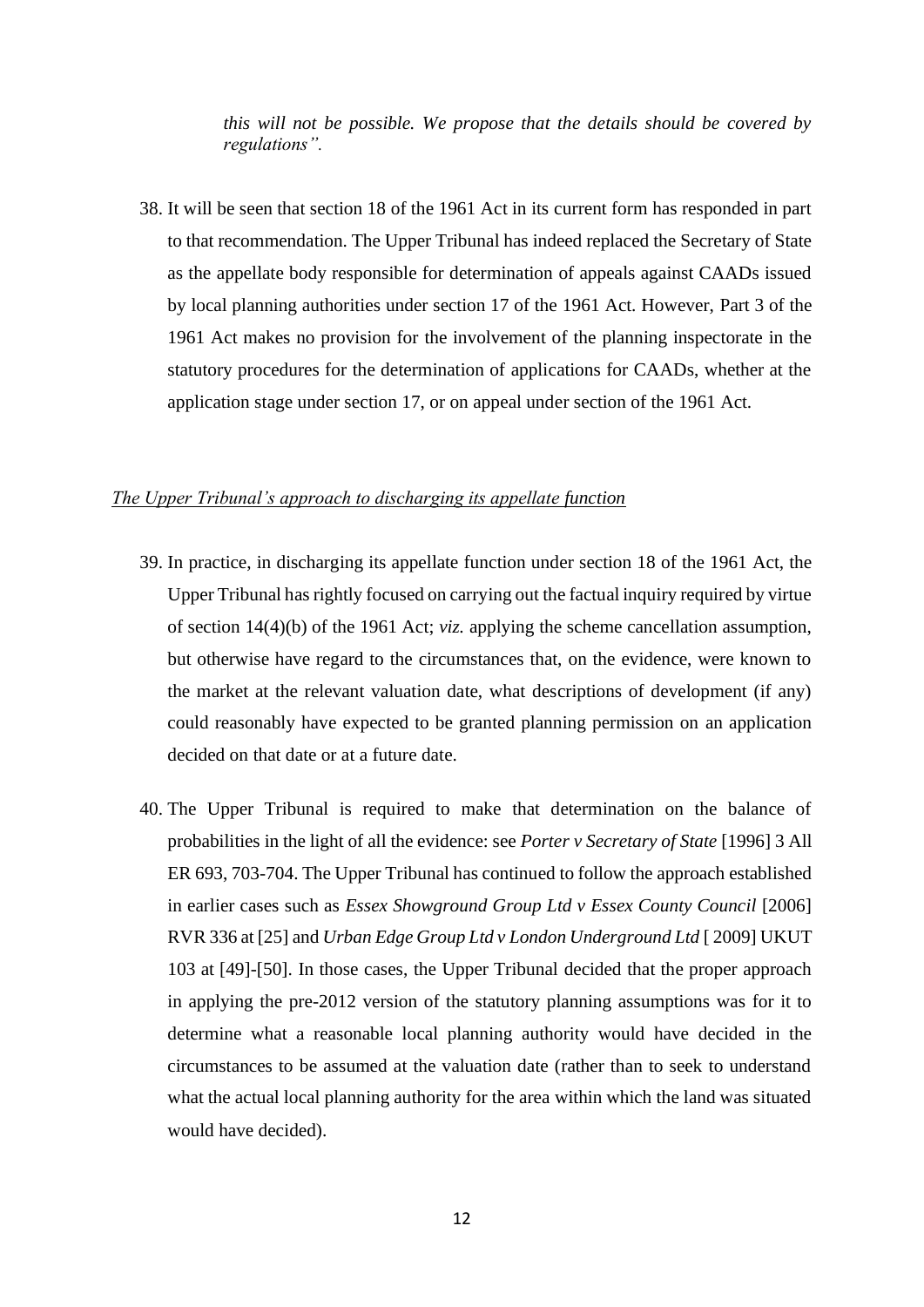41. In *Leech Homes Ltd v Northumberland County Council* [2020] UKUT 0150 (LC) at [22]-[23]<sup>1</sup>, the Upper Tribunal explored the practical implications of applying that established, objective assessment to the current statutory test for appropriate alternative development –

> *"22. ….when considering under s.14(4)(b) whether planning permission for the appellant's scheme could reasonably have been expected to be granted at the valuation date, or later, the Tribunal is not required to ask itself how Northumberland County Council is likely to have determined the notional application for consent. The Tribunal must put itself in the position of a reasonable decision maker, properly applying the law. It follows that, if, at the statutory valuation date the County Council's officers and members had a particular understanding of the meaning of a relevant development planning policy, the Tribunal is not required to adopt that understanding or to interpret the policy in the same way, but must decide for itself what the policy means, and apply it correctly.*

> *23. Mr Cairnes relied on the Tribunal's acknowledgement in Urban Edge at [50] that, when the Tribunal made its own determination, "evidence of actual decisions made by the planning authority will be relevant and no doubt persuasive". We agree with that statement, but it does not mean that the authority's view must be treated as conclusive, and it does not relieve the Tribunal of the duty for forming its own conclusion as to the correct understanding of the meaning of planning policy, or of forming its own judgment on its application".*

42. The Tribunal's observations in [23] of *Leech Homes Ltd* will strike a planning practitioner as an entirely consistent with the orthodox approach to determination of a planning application. See *North Wiltshire District Council v Secretary of State for the Environment* [1992] 65 P&CR 34, 112 and *Tesco Stores Ltd v Dundee City Council*  [2012] UKSC 23 at  $[17]-[19]$ . Indeed, in considering under s.14(4)(b) of the 1961 Act whether planning permission for development of the relevant land could reasonably have been expected to be granted at the relevant valuation date, or later, the Upper Tribunal has adopted the practice of directing itself by reference to the statutory duties and established principles that govern a local planning authority's determination of an application for planning permission. A recent example of the Upper Tribunal's

<sup>1</sup> The Upper Tribunal's substantive decision in *Leech* has been upheld on appeal to the Court of Appeal: see [2021] EWCA Civ 198. Note that the Court of Appeal allowed an appeal against the award of the acquiring authority's costs of successfully defending the section 18 appeal, on the ground that the Upper Tribunal had no power to make that award: see [46]-[63] of the Court of Appeal's judgment.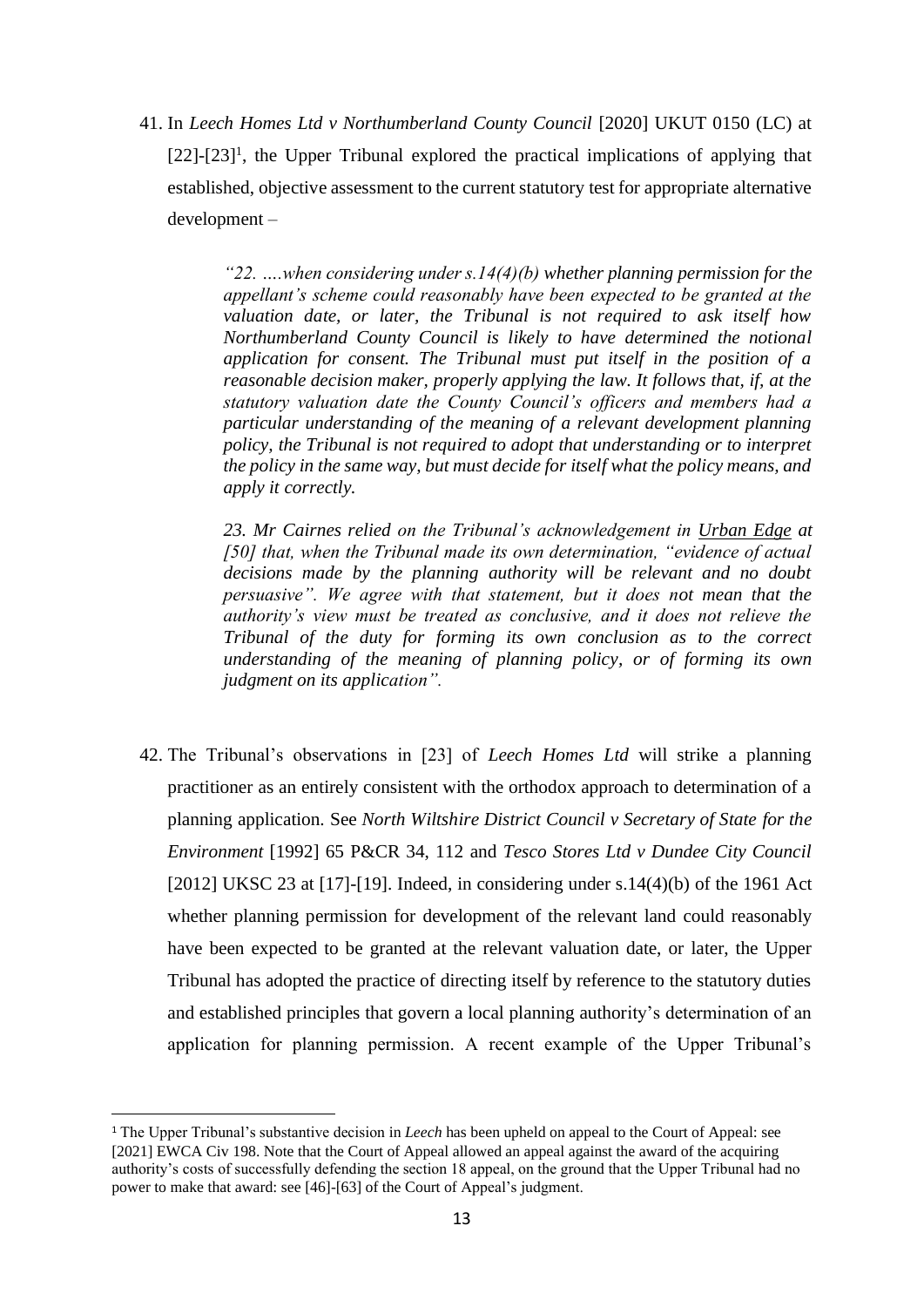approach is to be found in *Robert Lockwood and others v Highways England Company Ltd* [2019] UKUT 0104 (LC)*.* In that decision, the Upper Tribunal –

- (1) Applied ordinary planning principles, directing itself by reference to section 70 of the Town and Country Planning Act 1990 and section 38(6) of the Planning and Compulsory Purchase Act 2004 (*Rooff Limited v Secretary of State* [2011] EWCA Civ 435 at [5]; *Tescan Ltd v Cornwall County Council*  [2014] UKUT 0408 (LC) at [65]).
- (2) Considered whether the descriptions of development applied for in the CAAD application were in accordance with the development plan at the relevant valuation date and, if not, whether material considerations justified a determination otherwise than in accordance with the plan.
- (3) Followed the approach to interpreting development plan policy stated by the Supreme Court in *Tesco Stores Ltd v Dundee City Council* (above) and to the evaluation of material considerations stated by the House of Lords in *Tesco Stores Ltd v Secretary of State for the Environment* [1995] 2 All ER 636, 657.
- (4) Applied the statutory duty laid down by section 66(1) of the Planning (Listed Buildings and Conservation Areas) Act 1990 to have special regard to the desirability of preserving the setting of listed buildings.
- (5) Appraised the descriptions of development proposed by the appellant against relevant policies of the statutory development plan and of the National Planning Policy Framework, having regard also to relevant parts of Planning Practice Guidance.
- 43. That approach to determining an appeal made under section 18 of the 1961 Act is not laid down in the 1961 Act itself. Nor is it addressed in the 2012 Order. Nevertheless, in my view, it is correct. It grapples with the underlying planning principles that should frame the factual inquiry that is required both of local planning authorities at first instance, and the Upper Tribunal on appeal, in order to make the determination whether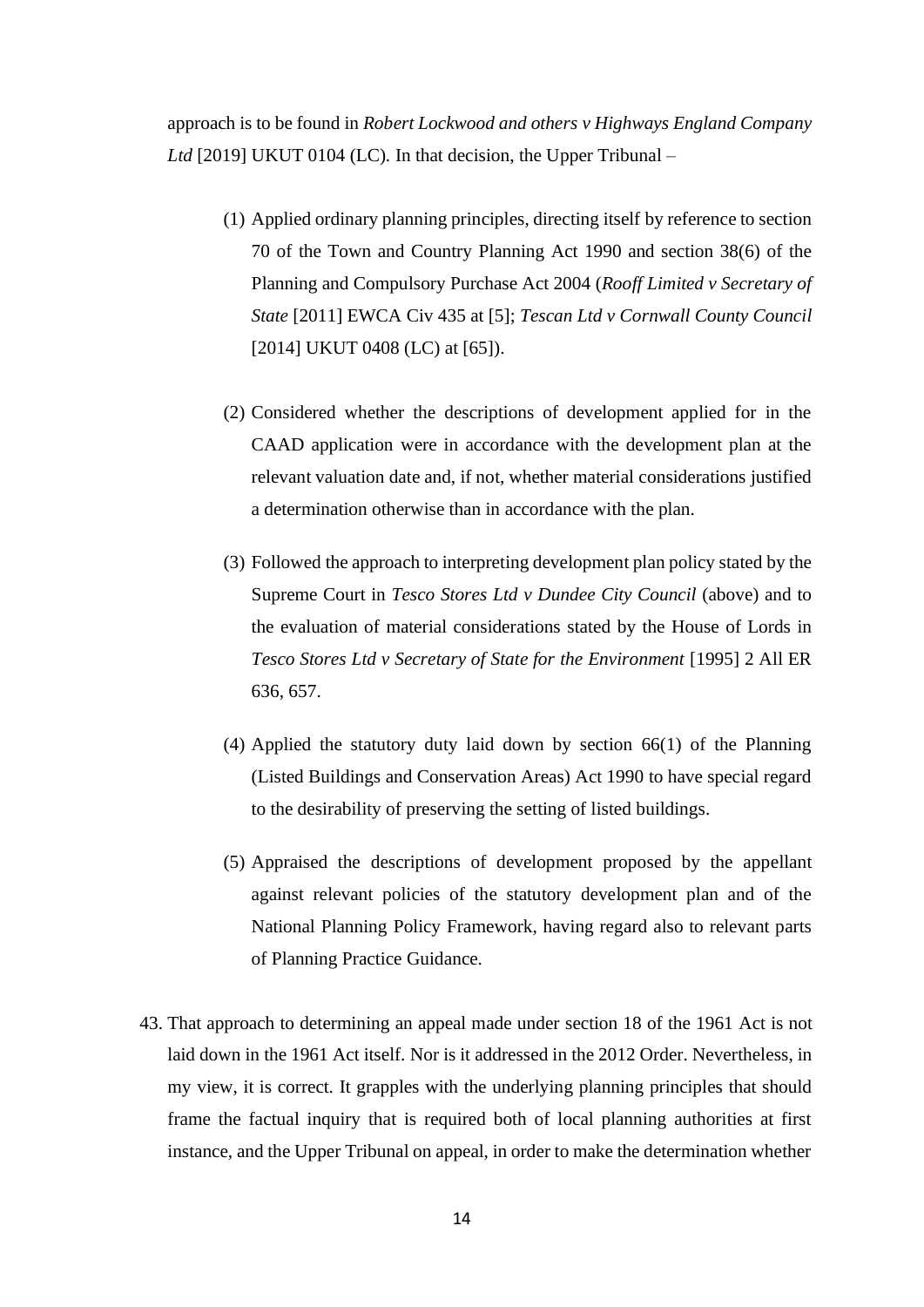there is appropriate alternative development within the meaning of section 14(4) of the 1961 Act. I doubt that it is controversial.

44. I am less convinced by the answer given to the question "*What should a certificate contain?"* at paragraph 274 of the MHCLG Guidance. Local planning authorities are reminded that an application made under section 17 of the 1961 *"is not a planning application"* and then advised –

> *"…to seek to come to a view, based on its assessment of the information contained within the application and of the policy context applicable at the relevant valuation date, the character of the site and its surroundings, as to whether such a development would have been acceptable to the Authority".*

45. That advice seems to me to be somewhat unhelpful. Unlike the Upper Tribunal, it does not spell out the underlying planning principles that should frame the factual inquiry that is required of local planning authorities at first instance, just as it is of the Upper Tribunal on appeal, in order to make the determination whether there is appropriate alternative development within the meaning of section 14(4) of the 1961 Act. Whereas the Upper Tribunal's approach, as exemplified in the *Lockwood* decision, is in my view clearly rooted in planning principle. I am also concerned that the question posed as to *"whether such a development would have been acceptable to the Authority"* (my emphasis) properly reflects the objective nature of the assessment as explained by the Upper Tribunal in the *Urban Edge* and *Leech* decisions (paragraphs 40 and 41 above).

# *Possible areas for reform*

46. It will be clear from my analysis in this paper that I see no fundamental case for reform of the statutory framework for determining whether there is (or is not) appropriate alternative development under section 14 of the 1961 Act. Moreover, the new arrangements for the determination of CAAD appeals by the Upper Tribunal seem to be working effectively. The Law Commission's rationale for that change, that it was both logical and desirable for the same tribunal to be the ultimate arbiter on all matters relevant to the determination of compensation is, in my view, compelling. It is also desirable that there should be an express tie-in between the outcome of the CAAD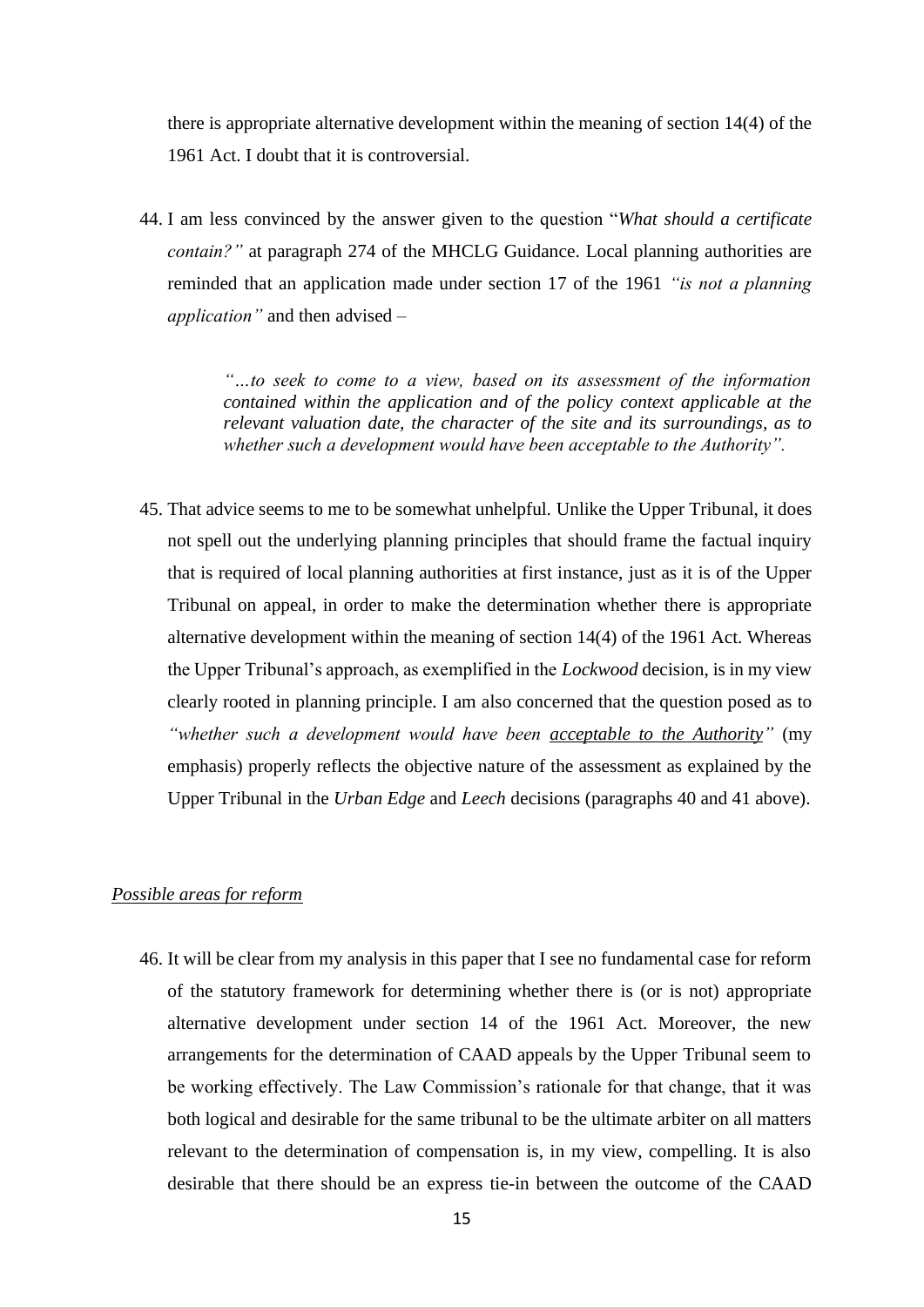procedure in any given case and the application of the planning assumptions to the valuation of the land to be acquired in accordance with section 14 of the 1961 Act. Sections 17(6)-(8) of the 1961 Act both achieve that result and secure the conclusive effect of a CAAD for the purposes of a rule (2) valuation, which is surely the essential rationale for the procedure.

- 47. There are, however, some aspects of the current law that seem to me to merit review. They are –
	- (1) The date against which the CAAD application falls to be assessed.
	- (2) The role of the local planning authority in the CAAD procedure.
	- (3) The standardisation of information required to be supplied in support of (and in response to) an application for a CAAD.
	- (4) The provision of statements of case in support of an application for a CAAD and on a subsequent section 18 appeal to the Upper Tribunal.

#### *The date against which the CAAD application falls to be assessed*

- 48. As I have explained in paragraphs 23 and 29 above, the legislative intention underlying Part 3 of the 1961 Act is that applications for a CAAD should be made early in the process of compulsory purchase (or acquisition by agreement). I have drawn attention to paragraph 269 of the MHCLG Guidance, which encourages both land owners and acquiring authorities who propose to make application under section 17 of the 1961 Act to do so at an early stage. It is certainly well within the contemplation of sections 17(1) and 22(2) the 1961 Act that there will be many cases in which applications for CAADs will fall to be determined before the acquiring authority has taken entry of the relevant land.
- 49. This creates the obvious difficulty with which the Upper Tribunal had to grapple in [44]-[47] of the *Lockwood* decision. That difficulty arises because the question whether the CAAD application has identified any descriptions of alternative appropriate development falls to be determined in accordance with section 14(4)(b) of the 1961 Act; and section 14(4)(b) requires that question to be resolved, applying the cancellation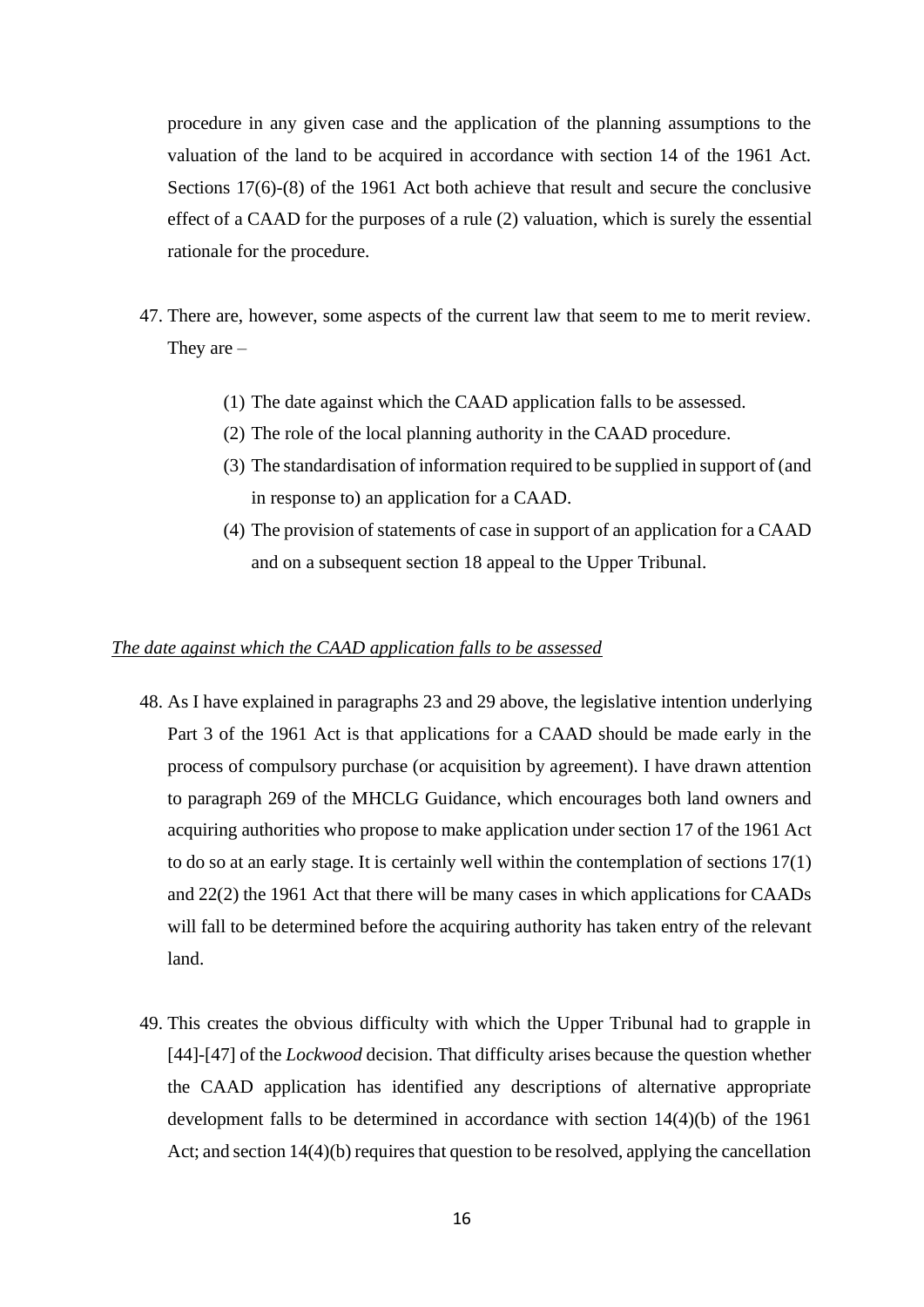assumption, but otherwise is in the circumstances known to the market at the relevant valuation date.

50. The "relevant valuation date" is to be determined in accordance with section 5A of the 1961 Act. The relevant provisions are as follows –

> *"5A(1) If the value of land is to be assessed in accordance with rule (2) in section 5, the valuation must be made as at the relevant valuation date.*

> *(3) If the land is the subject of a notice to treat, the relevant valuation date is the earlier of—*

*(a) the date when the acquiring authority enters on and takes possession of the land, and*

*(b) the date when the assessment is made.*

*(4) If the land is the subject of a general vesting declaration, the relevant valuation date is the earlier of—*

*(a) the vesting date, and*

*….*

*(b) the date when the assessment is made,*

*and " general vesting declaration " and " vesting date " have the meanings given in section 2 of the Compulsory Purchase (Vesting Declarations) Act 1981.*

- 51. In the case of an application for a CAAD made before the acquiring authority has either given notice to treat, entered and taken possession of the relevant land or, as the case may be, made a vesting declaration in respect of that land, the relevant valuation date will be still be in the future. That is the case, because in such circumstances the determination of an application for a CAAD, or of an appeal under section 18, is not an assessment of the value of the land in accordance with rule (2) of section 5 of the 1961 Act.
- 52. It follows that, in such a case, the *"circumstances known to the market at the relevant valuation date"* cannot yet be ascertained; and that the factual inquiry which is the statutory basis for determining the existence or absence of appropriate alternative development cannot properly be carried out (section 14(4)(b) of the 1961 Act).
- 53. In [47] of the *Lockwood* decision, the Upper Tribunal resolved the difficulty in the following way –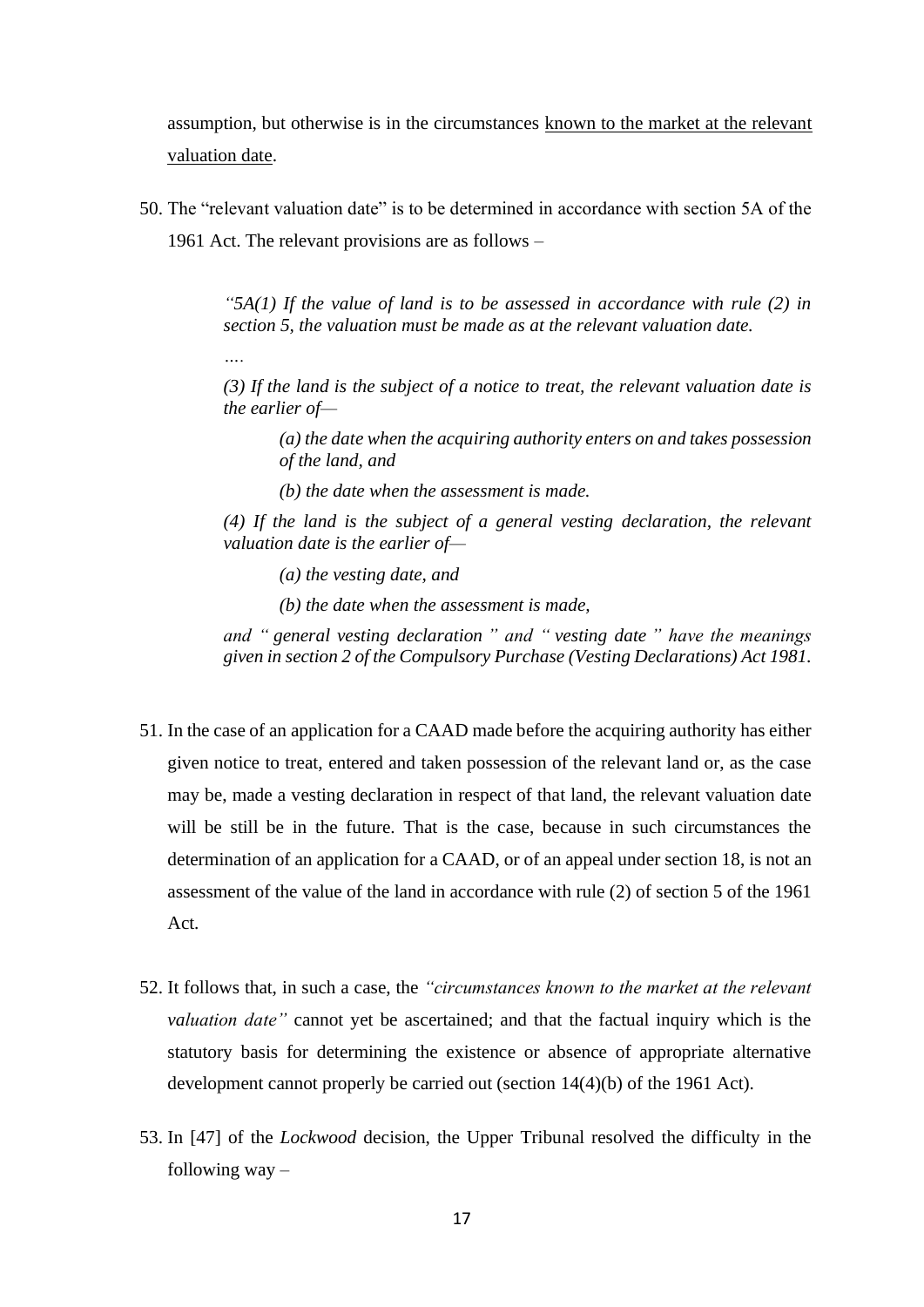*"In my opinion, in circumstances such as these where a section 18 appeal has been made before entry has been taken, and where the Tribunal is not being invited to determine the compensation payable at the same time, the appellant must be taken to be willing to have the terms of the CAAD determined on the basis of policy at the date of determination".*

54. Attractive as that may be as a pragmatic solution, it does not resolve the inherent conflict in the legislation which, as I have said, cuts directly across the underlying legislative policy of encouraging the parties directly concerned to make early use of the CAAD procedures. Paragraph 269 of the MCHLG Guidance acknowledges but does not resolve the problem –

> *"Once a compulsory purchase order comes into operation the acquiring authority should be prepared to indicate the date of entry so that a certificate can sensibly be applied for".*

55. There is an obvious case for reform to resolve this difficulty by an appropriate amendment to the 1961Act itself.

#### *The role of the local planning authority in the CAAD procedure*

56. One quite often hears concern raised about the administrative burden placed upon local planning authorities by section 17 of the 1961 Act; and the lack of obvious incentive for them to commit limited resources to a planning process that has no practical result insofar as their own development management strategy is concerned. Conversely, in cases in which the local planning authority is also the acquiring authority and so responsible for the payment of compensation (for example, in the context of compulsory purchase under section 226 of the Town and Country Planning Act 1990), the concern is sometimes raised that the local authority is effectively given the opportunity to act as judge in its own financial cause. In such cases, unless the land owner succeeds in obtaining from the local planning authority the positive CAAD for which he applies, he may be more likely to pursue an appeal, adding significantly to the cost and delay in resolving the planning assumptions and the final resolution of his compensation claim.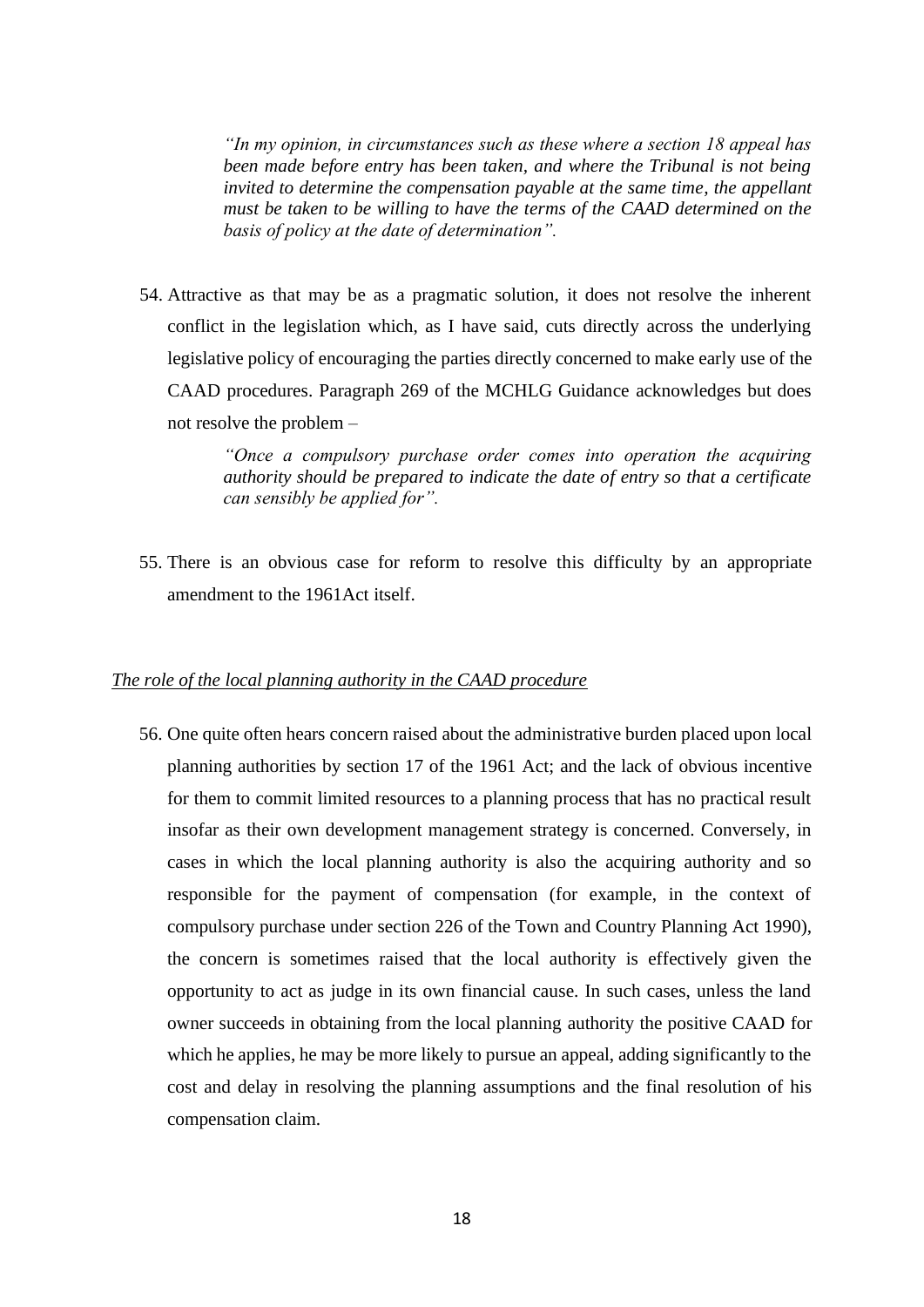- 57. For my own perspective, it is difficult to form any solid judgment about how real, widespread or well-founded these concerns are. In my experience, members and officers of local planning authorities certainly receive training in the need for propriety and objectivity in planning decision making. Nevertheless, a potential solution to these issues lies in that part of the Law Commission's recommendation in paragraph 8.29 of its report which has hitherto not been taken forward in the reforms to Part 3 of the 1961 Act (see paragraph 37 above).
- 58. The Law Commission recommended that the planning inspectorate might have a role to play in the determination of section 18 appeals under the aegis of the Upper Tribunal. As I understand it, that recommendation recognised the special expertise of planning inspectors in determining appeals against the refusal of planning permission under section 78 of the Town and Country Planning Act 1990. The planning inspectorate has established and effective procedures for determining planning appeals efficiently and in a timely way on the basis of written representations from the parties. Those procedures could be adapted to the determination of applications for CAADs under section 17 of the 1961 Act. Although, as an official in a government agency, a planning inspector is not, in strict legal terms, an independent and impartial tribunal, in practice the professionalism, independence and decision-making objectivity of planning inspectors is generally well accepted. No doubt the Law Commission had that well in mind.
- 59. Deployment of planning inspectors in place of local planning authorities as the decision maker at first instance under section 17 of the 1961 Act would plainly have considerable resourcing implications for the planning inspectorate, although there would be a concomitant reduction in the financial and administrative burden currently placed upon local planning authorities. The local democratic element of decision making under section 17 of the 1961 Act would be sacrificed (although it may well be that such decisions are now commonly made by local authority planning officers under delegated powers in any event). It is likely that first instance decision making by planning inspectors would lead to fewer section 18 appeals, since parties would expect the Upper Tribunal to give considerable deference to the expertise of the planning inspector. That in turn would allow the underlying legislative intention of the CAAD procedure to be realised, which is to promote early and cost effective decisions about the existence or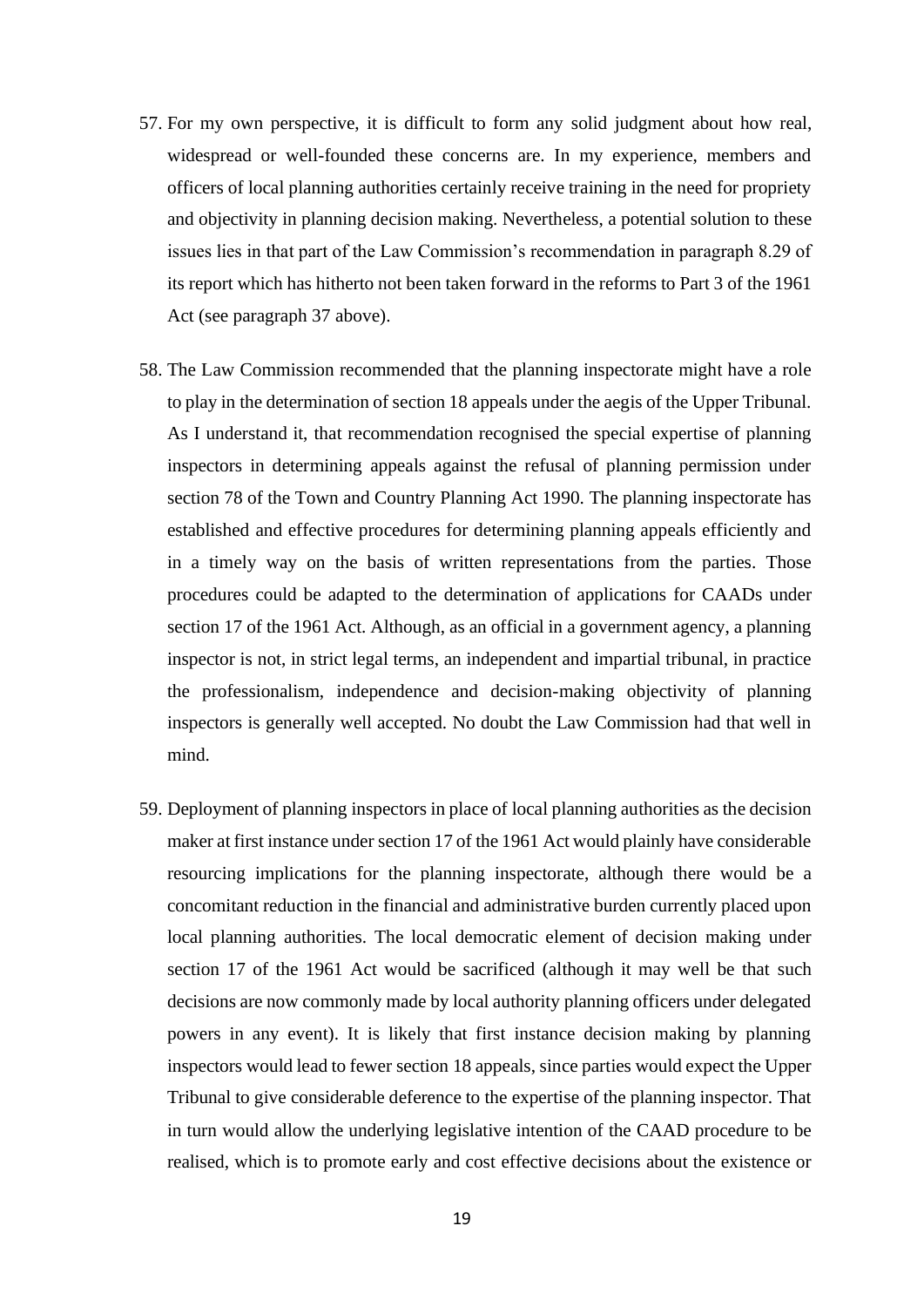absence of appropriate alternative development, in aid of similarly timely and cost efficient decisions on compensation claims.

# *The standardisation of information required to be supplied in support of (and in response to) an application for a CAAD*

- 60. As I have explained in paragraphs 19 to 21 of this paper, neither the 1961 Act itself nor the 2012 Order gives more than very limited guidance on the information that parties should provide in support of their case on a section 17 application or a section 18 appeal. There is some more detailed and helpful guidance given in paragraph 271 of the MHCLG Guidance.
- 61. It would seem to be possible, at least in principle, to prescribe more standardised guidance on the information to be provided in support of an application for a CAAD (whether in positive or nil form) through a development order made under section 20 of the 1961 Act. Setting a minimum standard through a development order by (for example) expanding article 3 of the 2012 Order, would offer the opportunity to improve the efficiency in handling and determining applications for CAADs and CAAD appeals. Consideration might be given to prescribing a standardised application form, in the same way as is done for applications for planning permission. The categories of standard information that might be captured include –
	- (1) Appropriate information in respect of the descriptions of development proposed in the application (number of dwellings, proposed areas and types of commercial and retail floorspace, access arrangements, site constraints, illustrative plans showing indicative layout, scale, height and massing).
	- (2) Appropriate information about the surrounding area of the relevant land (transport links, designated heritage assets, nature conservation designated sites, public rights of way, development constraint designations – green belt, areas of outstanding natural beauty, heritage coasts etc).
	- (3) The relevant development plan documents and any relevant supplementary planning documents (including key relevant policy references).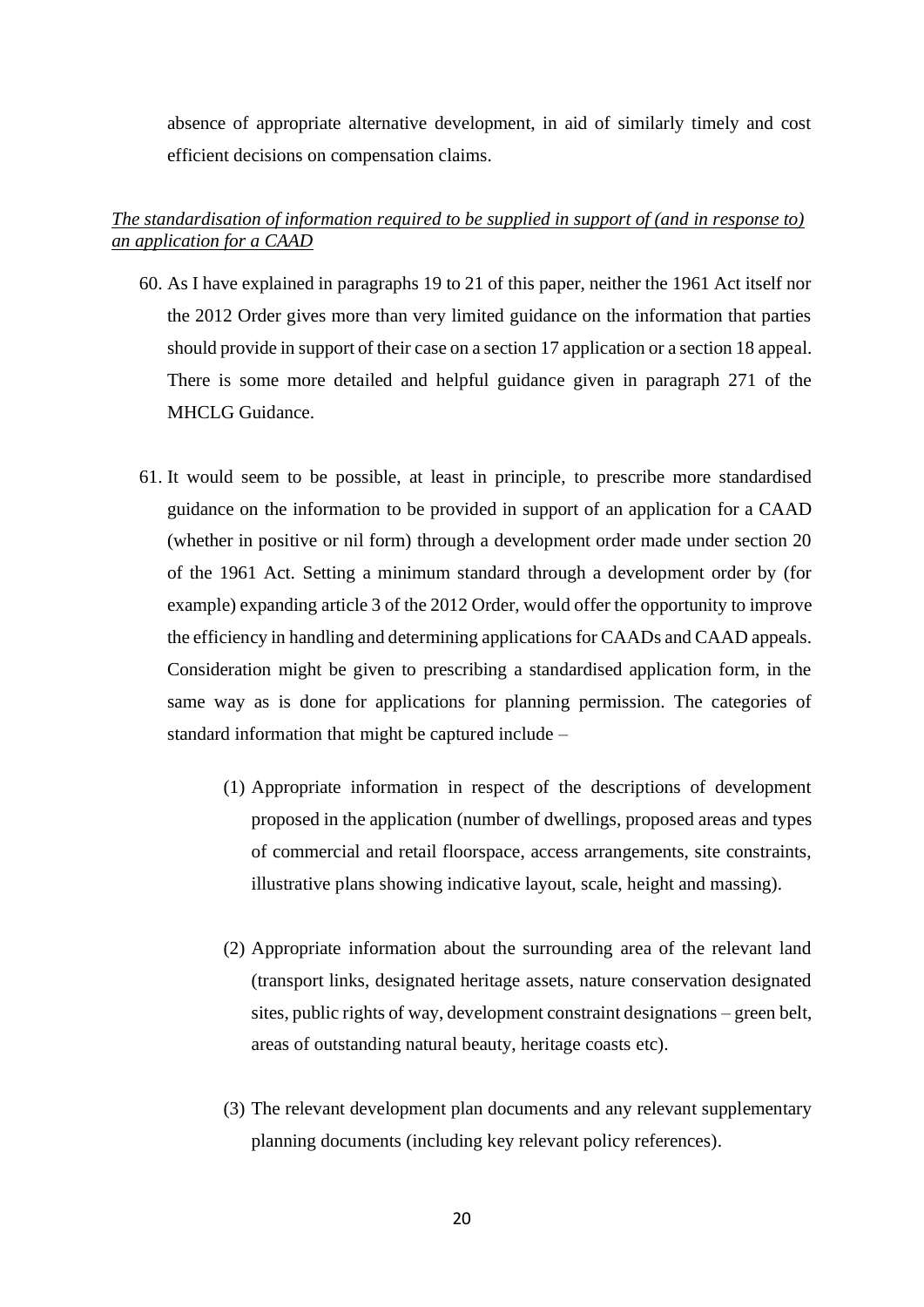- (4) The relevant parts of the National Planning Policy Framework and any Planning Practice Guidance.
- (5) The relevant valuation date, the scheme and the scheme cancellation date.
- (6) Any extant actual planning permissions that benefit the relevant land.
- (7) Whether the application proposes appropriate alternative development at a future date, and if so, the date or dates claimed.
- (8) An indication of those planning conditions and planning obligations that would be required (including affordable housing, any value significant mitigation for noise, ecology etc, broad phasing proposals, any value significant construction controls).
- 62. The requirement to provide such information (insofar as relevant) in a standardised form in support of an application for a CAAD would, in my view, assist the efficient determination of the application and any subsequent appeal. It responds to the approach taken by the Upper Tribunal to the determination of section 18 appeals (paragraph 42 above).

# *The provision of statements of case in support of an application for a CAAD and on a subsequent section 18 appeal to the Upper Tribunal*

63. Applicants for planning permission are used to providing a planning statement in support of their applications. The purpose of a planning statement is to describe the proposed development, to set it in its factual and planning policy context, to identify any special regulatory controls that are engaged (such as under sections 66 and 72 of the Planning (Listed Buildings and Conservation Areas) Act 1990 or under regulation 63 of the Conservation of Habitats and Species Regulations 2017) and to summarise the reasons why the applicant contends that the proposed development merits the grant of planning permission, subject to the imposition of appropriate conditions and planning obligations.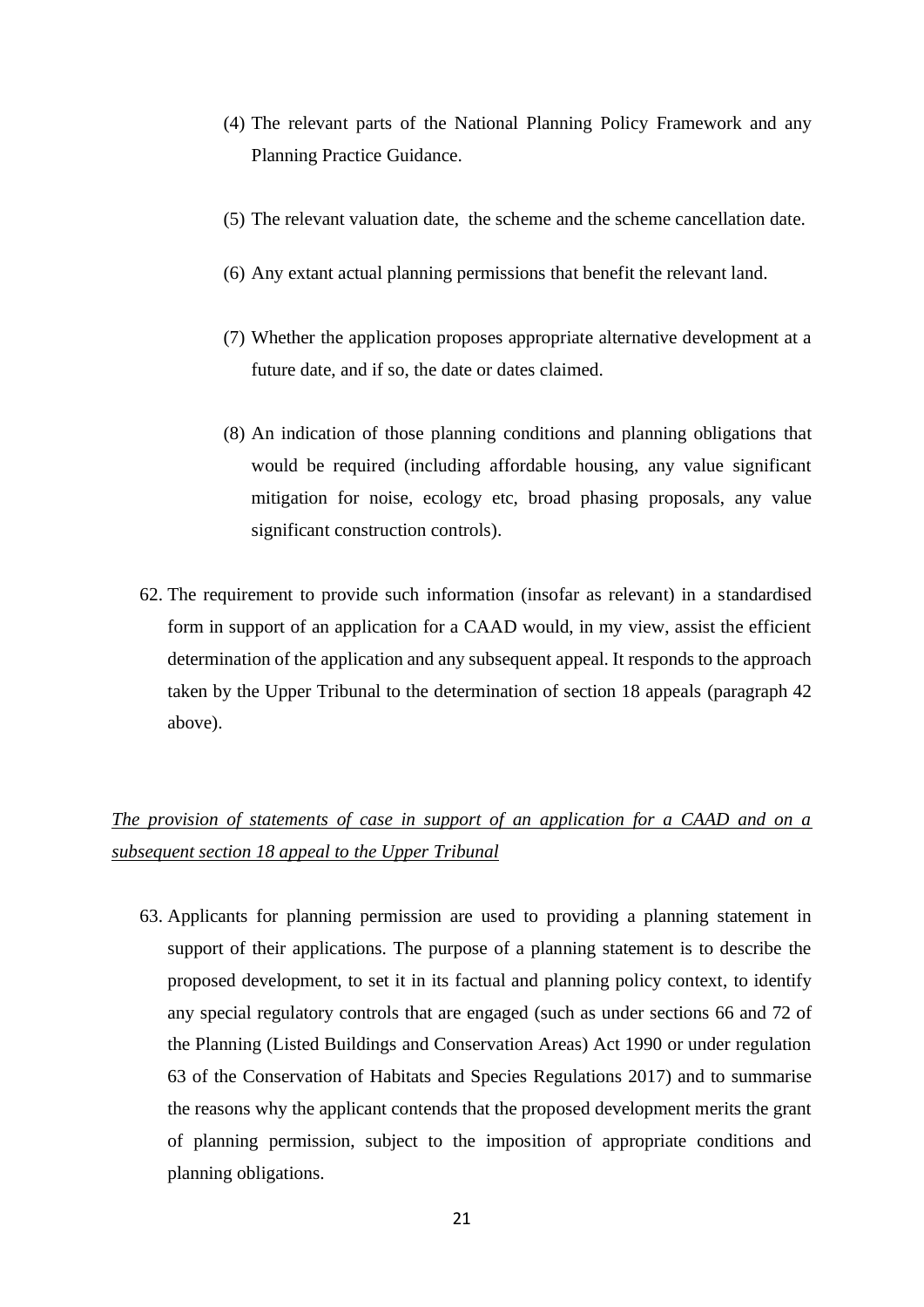- 64. On an appeal against a refusal of planning permission, the parties are required to provide detailed statements of case in support of the appeal (and in response to the appeal). That requirement applies whether the appeal is to proceed in writing or through a hearing or local inquiry.
- 65. It seems to me that the introduction of a specific requirement for parties to submit a planning statement in support of an application for a CAAD would offer the opportunity to improve timely and efficient handling of the application. In the case of an application for a positive certificate, the planning statement would summarise the case for certifying the descriptions of development applied for – the template being essentially the planning principles identified by the Upper Tribunal in case such as the *Lockwood*  decision. In the case of an application for a nil certificate, the planning statement would follow essentially the same approach in order to explain why there was no description of development of the relevant land (beyond any extant actual planning permission) reasonably likely to be granted planning permission either at the relevant valuation date or at a future date.
- 66. At the appeal stage, it is my experience that statements of case both in support of and in response to a section 18 appeal are typically drafted by counsel or solicitors. The detailed planning case is then presented through expert reports. It may be helpful to consider the introduction of a requirement for a planning statement to be provided in support of (or in response to) the appeal alongside the statement of case. Such a planning statement would be expected to be an updated version of the planning statement submitted at the application stage, taking account of the determination of the CAAD application and explaining, from a planning point of view, why the appeal was or was not meritorious; and stating with reasons the justification for any variation to or substitution of the issued CAAD, as contended for on the appeal.

## *Secretary of State for Transport v Curzon Park Ltd and others [2020] UKUT 0037 (LC)*

67. I have chosen not to comment in this paper on this decision, which raises the question whether a CAAD granted (or applied for) in relation to another site that is subject to compulsory purchase for the scheme is a material planning consideration in the